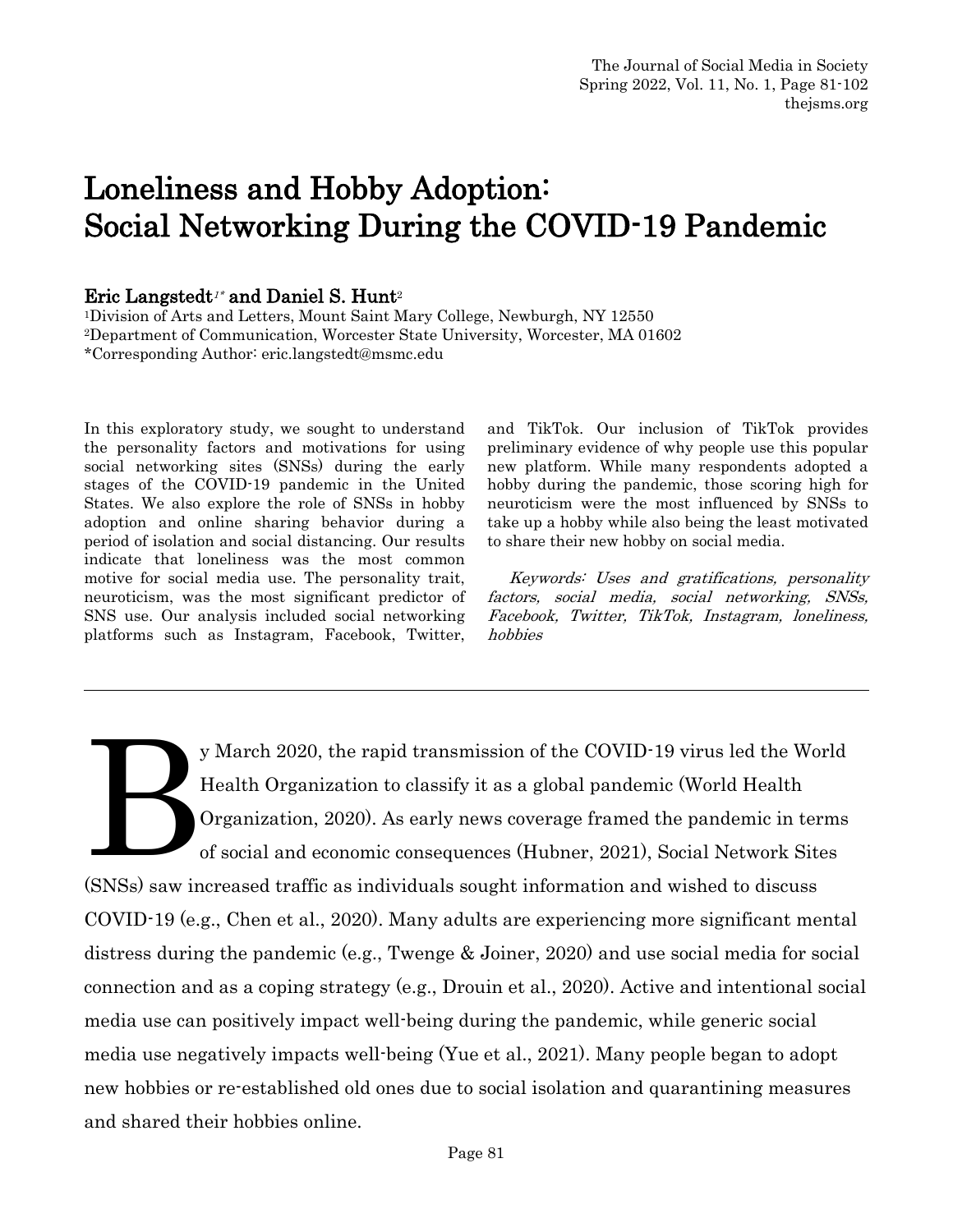Uses and gratifications (U&G) research focuses on individuals' active media use and explains how motives impact behavior. Communication scholars working within the U&G paradigm have often studied the role of personality traits in predicting gratifications for both traditional media (e.g., Krcmar & Kean, 2005) and new media platforms (e.g., Orchard et al., 2014). During a time of crisis, SNS use and digital communications may relieve loneliness and increase social connection, which improves mental health (Banerjee & Rai, 2020). Psychological stress increased among lonely people during the pandemic, but interaction with one's online social networks helps decrease loneliness (e.g., Latikka et al., 2022).

The purpose of this research study is to understand people's motivations for using SNSs during the early stages of the COVID-19 pandemic. Furthermore, we seek to understand the role of personality factors and SNS motives in influencing hobby adoption and online sharing about one's hobby during the pandemic.

#### LITERATURE REVIEW

#### Hobby Adoption

In the early weeks of the COVID-19 pandemic, with more people working from home, there was a noticeable increase in social media content about new hobbies undertaken during this disruption to people's daily routines. A hobby can be defined as "a voluntary activity engaged in alone, at home, using tools to produce an object" (Daily, 2018, p. 377). Coping behaviors during the pandemic, such as adopting a hobby, can protect people from increased anxiety and depression (Fullana et al., 2020). Leisure activities, such as taking up or participating in a hobby, are associated with positive wellbeing measures (Pressman et al., 2009). In an attempt to explain the phenomenon of sharing hobbies online, Aiken (2020) noted: "It's a productive form of self-expression and communication, a form of mindfulness, a healthy distraction, and it also fits within a type of therapy known as behavioral activation." Behavioral activation is an adapted behavior that serves as a structured way to reduce depression by engaging in activities that offer enjoyment and allow people to gain mastery within a specific area (e.g., Dimidjian et al., 2011). For example, research in adolescent development has demonstrated that hobbies can improve social engagement among disadvantaged youth (Steinberg & Simon, 2019).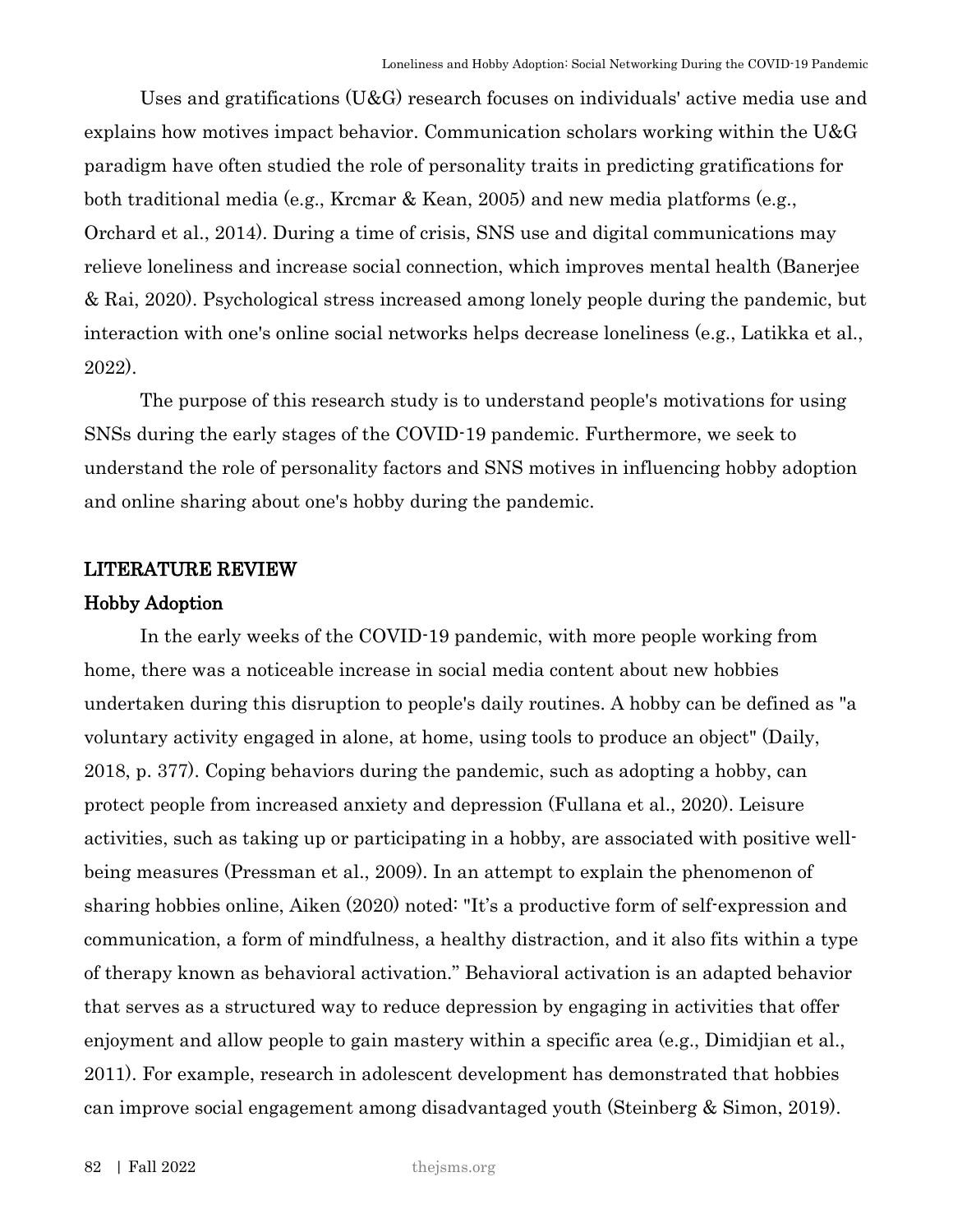While there is limited research on the role hobbies play in social networking behavior, the abundance of hobby adoption references on SNSs during COVID-19 has prompted the researchers to explore how social media relates to hobby adoption and posting behavior.

#### The Five-Factor Personality Model

New media-related behavior is more active and intentional than traditional media forms. The myriad of media choices presented to online audiences makes it challenging to determine their effects on individuals. By connecting the study of personality factors to the uses and gratifications paradigm, scholars can better understand the function of the media in their development of social identities (Finn, 1997). The Five-Factor personality inventory or NEO-PI-R includes the personality traits: Neuroticism, Extraversion, Openness to Experience, Agreeableness, and Conscientiousness (Costa & McCrae, 1992). Ross and colleagues (2009) tested the role of the Big Five personality traits and motivations to determine which factors are the most influential in deciding activity on Facebook. Recently, scholars studied how personality factors impact COVID-19 "containment measures," such as hand washing and social distancing (Carvalho et al., 2020), finding that extraverts are less likely to practice social distancing while conscientiousness people practice both measures. One recent study of people living in the United Kingdom examined how personality factors and U&G motives influenced social media behavior during the pandemic lockdowns (Bowden-Green et al., 2021). The authors found that social media motives change during periods of isolation and social distancing. The current study includes U.S. respondents, which may allow for a comparison of media motives in different geographic locations to explain social media behavior and online interactions during the pandemic.

Extraversion is associated with being gregarious and having a desire for social interaction. Not surprisingly, extraversion is associated with social networking, as it is a means to interact with others. Extraverts often have more extensive social networks (Acar & Polonsky, 2007), are more heavy users of social media (Seidman, 2013; Gosling et. al., 2011), and enjoy participating in groups on Facebook (Ross et al., 2009). Furthermore, extroverted individuals disclose more personal information on SNSs when motivated to develop virtual communities online (e.g., Hollenbaugh & Ferris, 2014). As the pandemic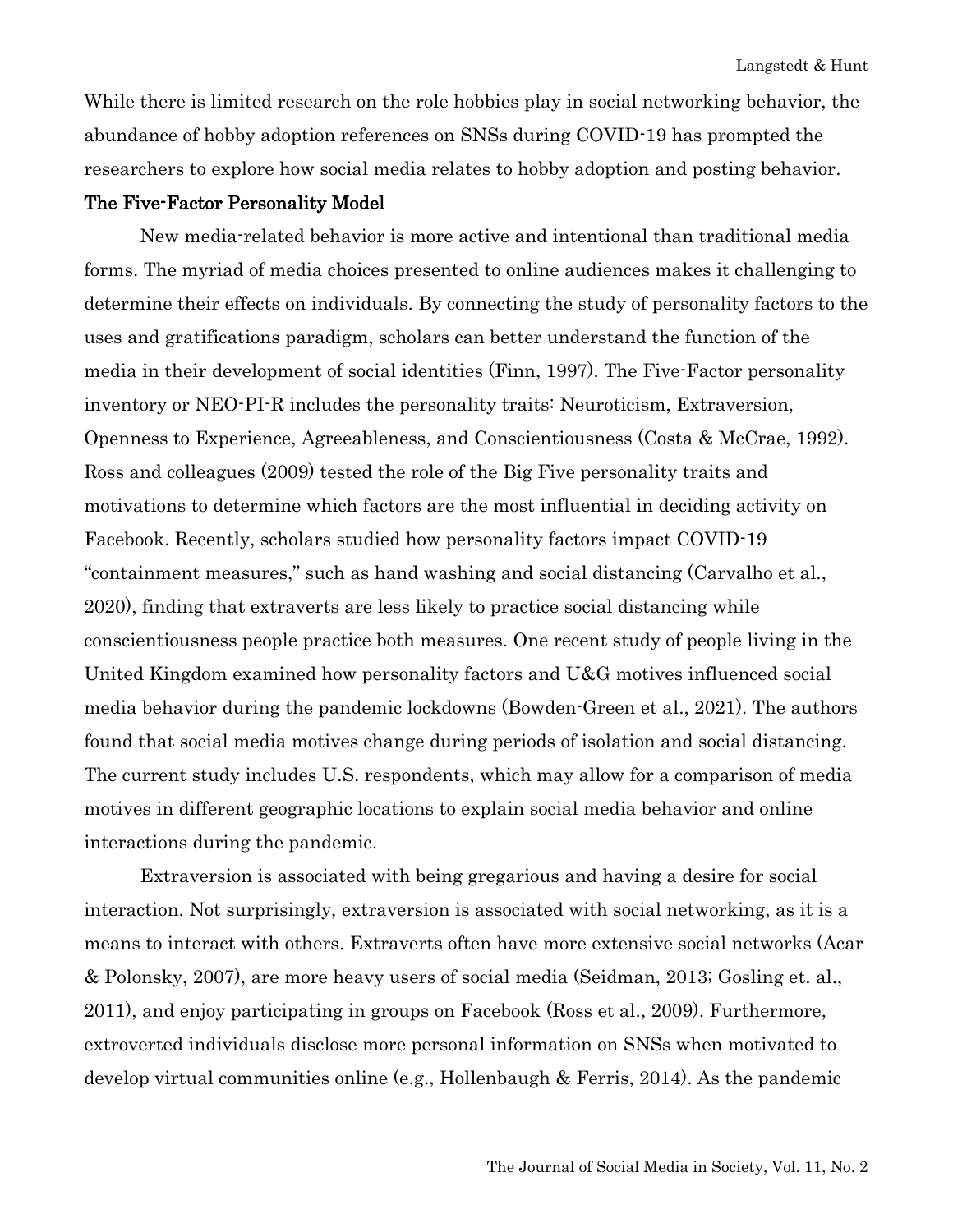progressed and physical distancing became necessary, extraverts used SNSs for relationship maintenance and exhibitionism purposes (Bowden-Green et al., 2021).

Neuroticism explains one's emotional stability, with a person high in neuroticism experiencing more extreme emotions such as anger, fear, or embarrassment. It has been reported that people high in neuroticism use social media more than most (Liu & Campbell, 2017; Correa et al., 2010) and log onto the Internet to combat loneliness (Amichai-Hamburger & Ben-Artzi, 2003). However, individuals high in neuroticism tend to favor interactive features that offer more control on social networking platforms (Ross et al., 2009). Similarly, trait neuroticism has impeded motivations for self-presentation and online photo sharing (Hunt & Langstedt, 2014). An examination of personality factors during the pandemic showed that neurotic individuals are motivated by exhibitionism (Bowden-Green et al., 2021), a finding presumably unique to the quarantining measures in place.

Conscientiousness is associated with achievement and self-control. Research suggests that people are feeling increased time pressures (Robinson, 2017; Jacobs & Gerson, 2001), and it is likely that people high in conscientiousness will avoid heavy use of social media if it is deemed a distraction or a waste of time (Liu & Campbell, 2017). Trait agreeableness considers one's likability and the cooperative nature of a person. People high in agreeableness use social media for interaction (Gil de Zúñiga et al., 2017). Openness to experience is associated with a willingness to try new things and leave one's comfort zone. People high in openness often use more features within a given SNS platform (Liu & Campbell, 2017; Wang et al., 2012) and are more likely to try new methods of communication (McCrae & Costa, 1997).

The study of personality factors is an essential indicator of why people use specific media platforms and engage in certain online activities. Within the U&G paradigm, individual differences in personality traits affect SNS motivations (e.g., Bowden-Green et al, 2021; Hollenbaugh & Ferris, 2014). Studying the impact of personality factors helps build U&G theory by connecting individual factors to motivations, accounting for the fragmented new media environment and individual needs for media use (Ruggiero, 2000; Finn, 1997).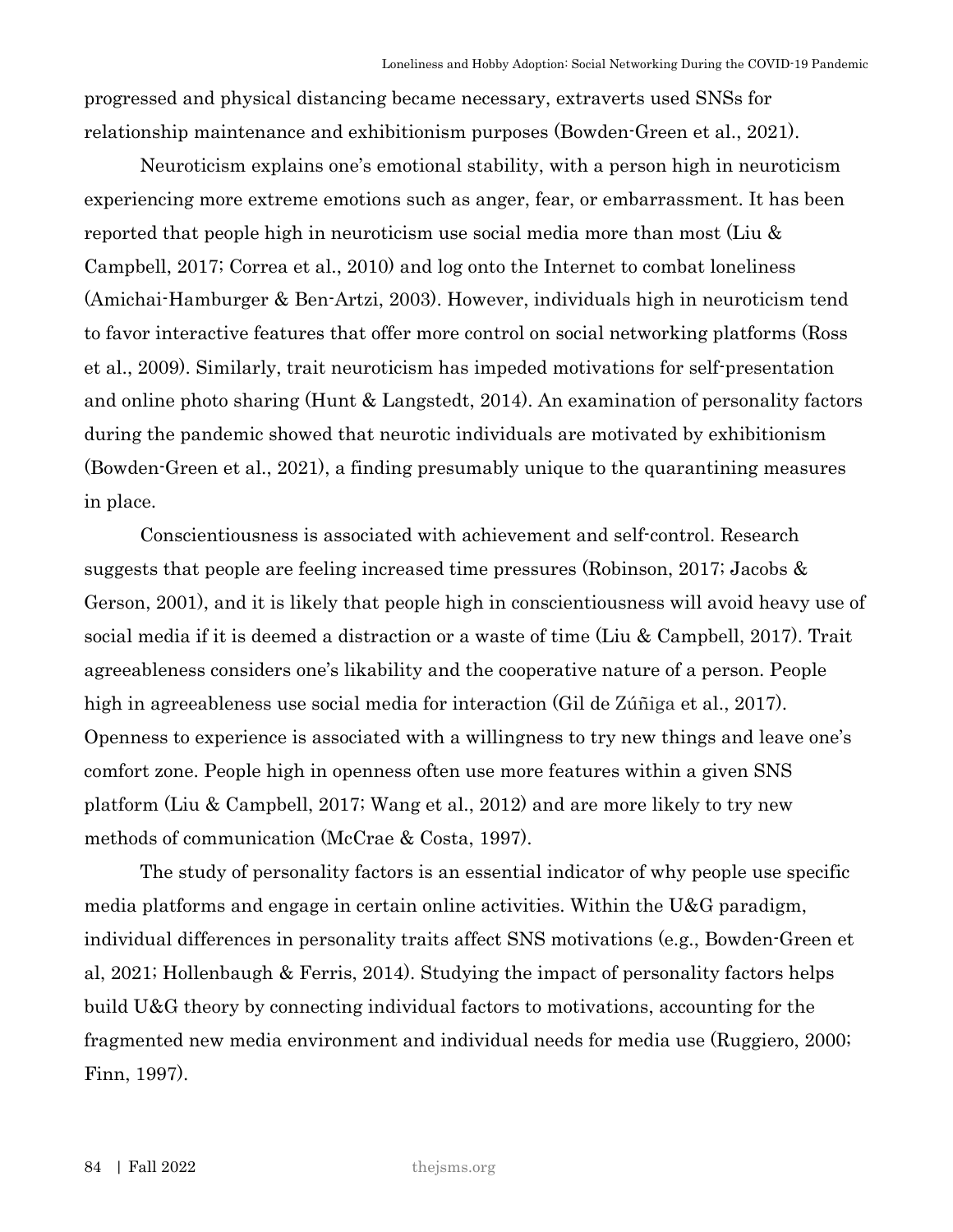Langstedt & Hunt

### Uses and Gratifications Perspective

The uses and gratifications perspective (Katz et al., 1974) represents a shift from examining the effects of the media and instead focuses on what people do with media (Bryant & Miron, 2004). Rubin (2002) explained U&G is guided by the following assumptions: media use is goal-directed; media competes with other communication forms for our attention; people initiate their own media use; social and psychological factors mediate behavior; and people are more influential than media in affecting individuals. New media technologies often require active selection, intention, and interactivity of users (Ruggiero, 2000). The application of U&G to new media technology has demonstrated its significance as a robust social scientific framework emphasizing the importance of motives for active media use (Ruggiero, 2000; Charney & Greenberg, 2002).

Research discussing Internet motives informed early studies about motivations for using social media platforms. As a majority of Internet users adopted SNSs, U&G scholars focused on understanding motives for using SNSs. While some of the justifications for using SNSs were the same as Internet motives (e.g., passing time and entertainment), new motives were revealed, including expressive information sharing, social interaction, and professional advancement (Papacharissi & Mendelson, 2010). Specific motives determine the types of activities users engage in on social platforms (Smock et al., 2011); for example, expressive information sharing leads to status updates on SNSs. With online users taking on the role of message source, impression management (Goffman, 1956) or self-presentation is an important motive for using social media (e.g., Hunt, Lin, & Atkin, 2014b).

Recent U&G research studies advocate for adopting the affordance approach when studying social media due to the interactive nature of the platforms and users' ability to act as both content creators and content consumers (e.g., Rathnayake & Winter, 2018). Sundar and Limperos (2013) argue that the affordances offered by emergent media can shape the needs of their users. In comparing Facebook and Instant Messaging, Quan-Haase and Young (2010) found differences in how people use the two platforms; gratifications from instant messaging tend to focus on relationships while gratifications from using Facebook are related to enjoyment and social activities. A recent study analyzing the uses and gratifications of Facebook, Twitter, and Instagram found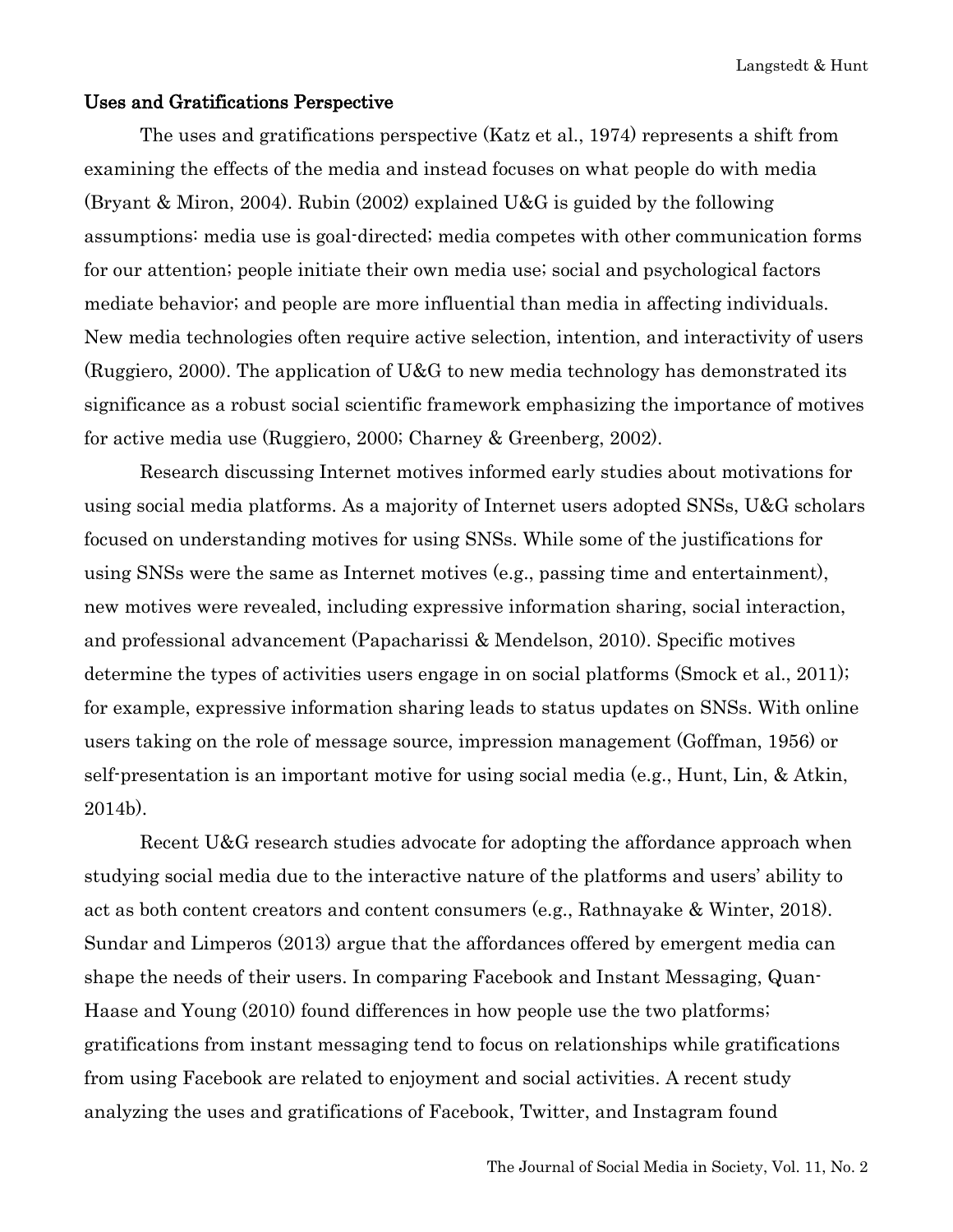significant differences in how each platform is used (Pelletier et al., 2020). In their study, Twitter was most likely used for informational purposes, while motives for using Instagram included entertainment and brand engagement.

Use motives may be general or specific to a platform, based on the platform's features. For example, one research study revealed that Instagram motives include creativity, social interaction, documenting, diversion, and self-promotion (Sheldon et al., 2017); these motives may be attributed to the visual nature of that platform. We would expect gratifications to be different for Twitter, which is mostly used for information seeking. Each SNS has attributes that may drive users' motivations to fulfill a specific gratification. As such, we explored three legacy platforms (Facebook, Twitter, and Instagram) and one newer platform, TikTok. For the legacy platforms, we hope to understand better the role of SNS motives during the COVID-19 pandemic. For TikTok, this is a starting point, with very few studies using U&G to examine this increasingly popular platform. Communication scholars have made significant links between personality factors and uses and gratifications for various media forms. For this study, within the context of social media use during the COVID-19 pandemic, we expect associations between loneliness, relationship maintenance, self-presentation motives, and SNS use.

# Loneliness

Loneliness can be defined as "the negative outcome of a cognitive evaluation of a discrepancy between (the quality and quantity of) existing relationships and relationship standards" (de Jong Gierveld et al., 2006, p. 495). The Centers for Disease Control and Prevention (2021) report many health risks associated with loneliness, such as increased depression and anxiety. In terms of well-being, social media activity can produce both positive and negative effects (Baker & Perez Algorta, 2016). Pittman and Reich (2016) distinguished between image-based platforms such as Instagram and text-based platforms like Twitter. They concluded that the intimacy offered by image-based social media might reduce loneliness, while text-based social media messages do not.

Social distancing has required many people to change their communication behaviors, often moving away from face-to-face communication to alternative communication channels, including social media. Loneliness is inevitable when asked to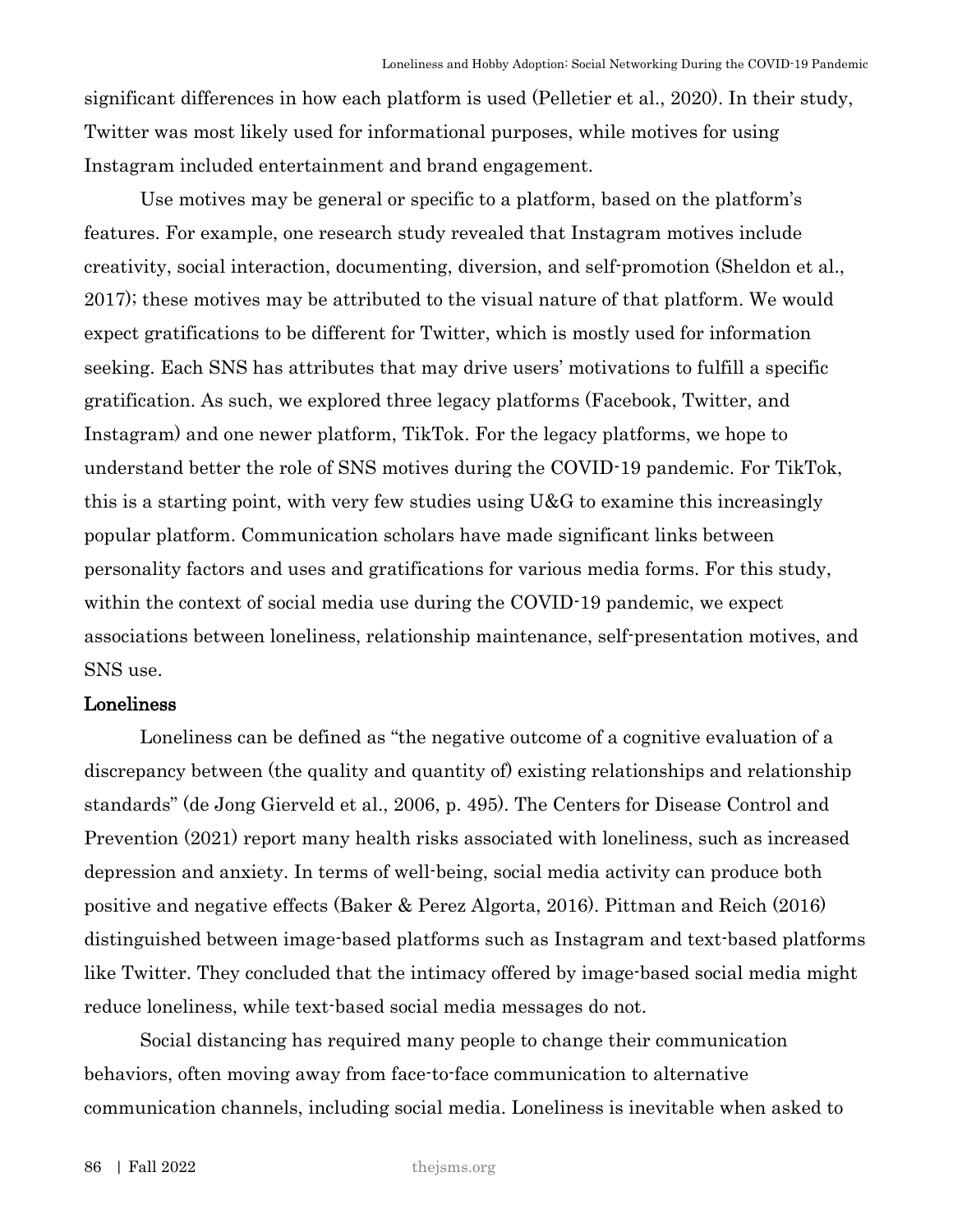remain socially distant and/or in isolation. From the perspective of social media use, as noted by Fang et al. (2017), SNSs have the favorable attributes of offering perceived social support and improving people's moods. A meta-analysis revealed that lonely people, especially when shy or lacking social support, demonstrate increased Facebook use (Song et al., 2014). Concerning loneliness, there are conflicting findings on whether lonely people fare better or worse in the socially-mediated environment (see Xu and Takai, 2020). Preliminary research during the COVID-19 pandemic discovered that although SNS use did not increase happiness for lonely adolescents, it did increase SNS use for keeping up with families and friends during the lockdowns (Cauberghe et al., 2021). In their longitudinal research study of SNS use before and during the pandemic, Latikka et al. (2022) determined social media bubbles of like-minded individuals help lower feelings of loneliness. Each social networking platform has its own identity (Langstedt & Hunt, 2017), with Facebook and Instagram being two of the most popular social platforms (Auxier & Anderson, 2021). For these reasons, we predict that loneliness will increase SNS use for interpersonal interaction on popular platforms, Facebook and Instagram.

H1: Loneliness will be positively associated with Facebook use during the COVID-19 pandemic.

H2: Loneliness will be positively associated with Instagram use during the COVID-19 pandemic.

#### Relationship Maintenance

In the study of interpersonal communication, the concept of relationship maintenance has provided scholars with a thorough understanding of how behaviors impact relationships. Canary and Yum (2015) explain that relationship maintenance is about keeping a relationship stable while preserving the relationships existing conditions. Relational maintenance strategies may include sharing tasks, being positive, and openly discussing the relationship (Canary & Yum, 2015). Several scholars have identified relationship maintenance as an important aspect of computer-mediated communication. For example, instant messaging offers relational partners opportunities for routine communication (e.g., Ramirez & Broneck, 2009), relationship maintenance motives increase online photo sharing frequency (Hunt, Lin, & Atkin, 2014a), and relational maintenance behaviors via SNSs can be used to bridge social capital (Ellison et al., 2014).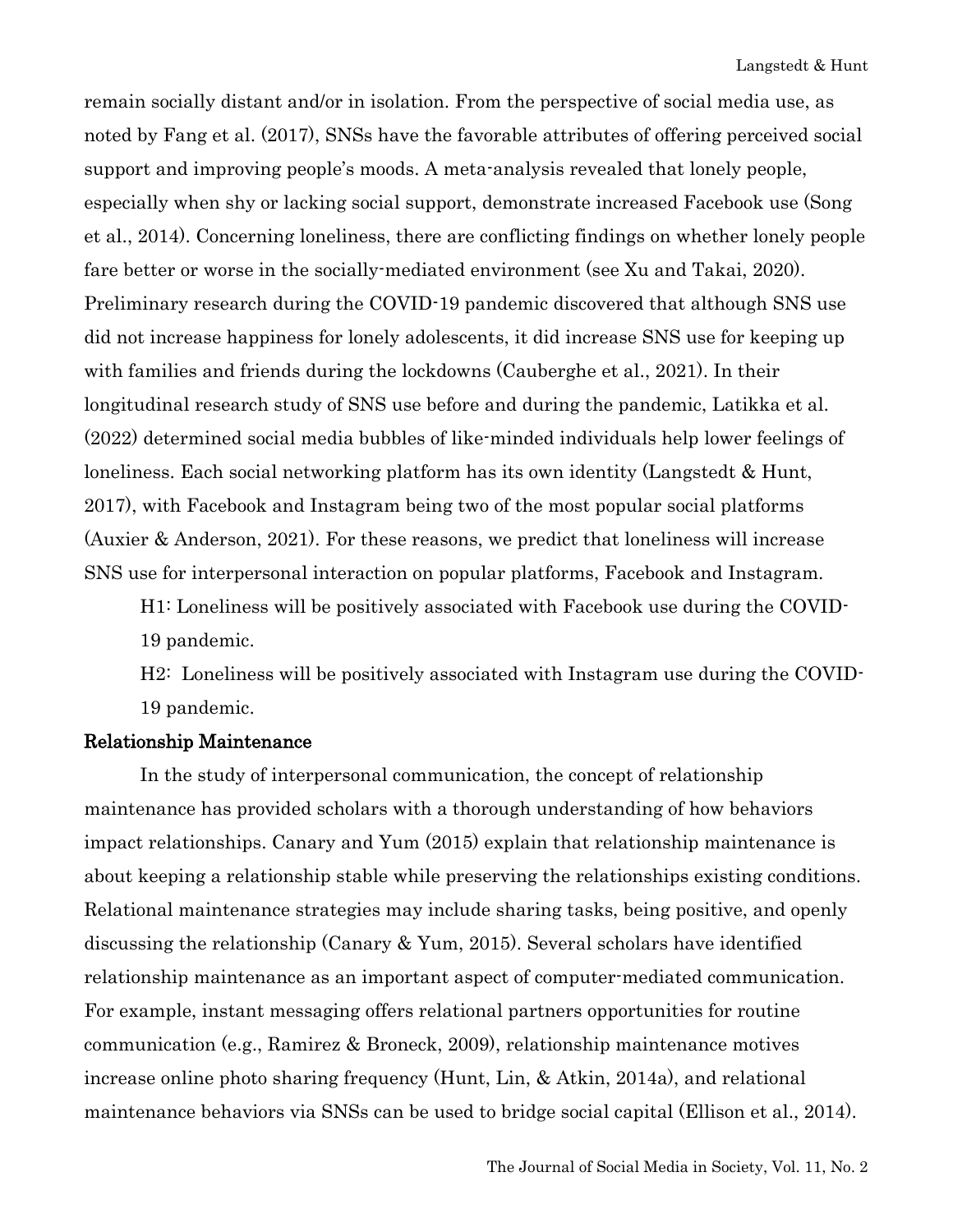Facebook is one of the oldest SNS platforms and has the most users giving it certain advantages for maintaining relationships within different social groups (Pew, 2019). Early research on Facebook identified maintaining relationships as one of the most common uses of the platform (e.g., Ellison et al., 2011). Facebook also has a variety of communication tools for interpersonal communication. As such, we hypothesized that relationship maintenance would influence using Facebook during the early stages of the pandemic.

H3: Relationship maintenance will be positively associated with Facebook use during the COVID-19 pandemic.

#### Self-presentation

Impression management (Goffman, 1956) and online self-presentation (Van House & Davis, 2005) explore how people choose to present themselves to others. When considering their audience, people elect to intentionally alter their self-presentation behavior (DeAndrea & Walther, 2011). Hogan (2010) contends that online selfpresentation performances can be either a synchronous "situation" or an asynchronous "exhibition." Specific social networking interfaces and their features may determine how users present themselves on the platform, e.g., Facebook may be used for personal expression. In contrast, LinkedIn may be used more for professional promotion (van Dijck, 2013). Instagram is a visual platform with options to enhance photographs to improve users' appearance. Young adults, particularly women, are the most likely to use the Instagram platform (Auxier, 2020). Self-presentation is one of the primary motives for selfie creation and posting behavior (e.g., Bij de Vaate et al., 2018). Motivations for photo sharing are driven by self-presentation and self-expression (Hunt et al., 2014b); therefore, we hypothesize:

H4: Self-presentation will be positively associated with Instagram use during the COVID-19 pandemic.

#### Research Questions

Twitter is the most widely used SNS for obtaining news (Hughes & Wojcik, 2019). Twitter is unique in that it is a platform to engage with news stories and increase cognitive processing (Oeldorf-Hirsch, 2018), though used less for interpersonal communication. One study (Hughes et al., 2012) found that Twitter use for informationseeking purposes was negatively correlated with neuroticism and extraversion personality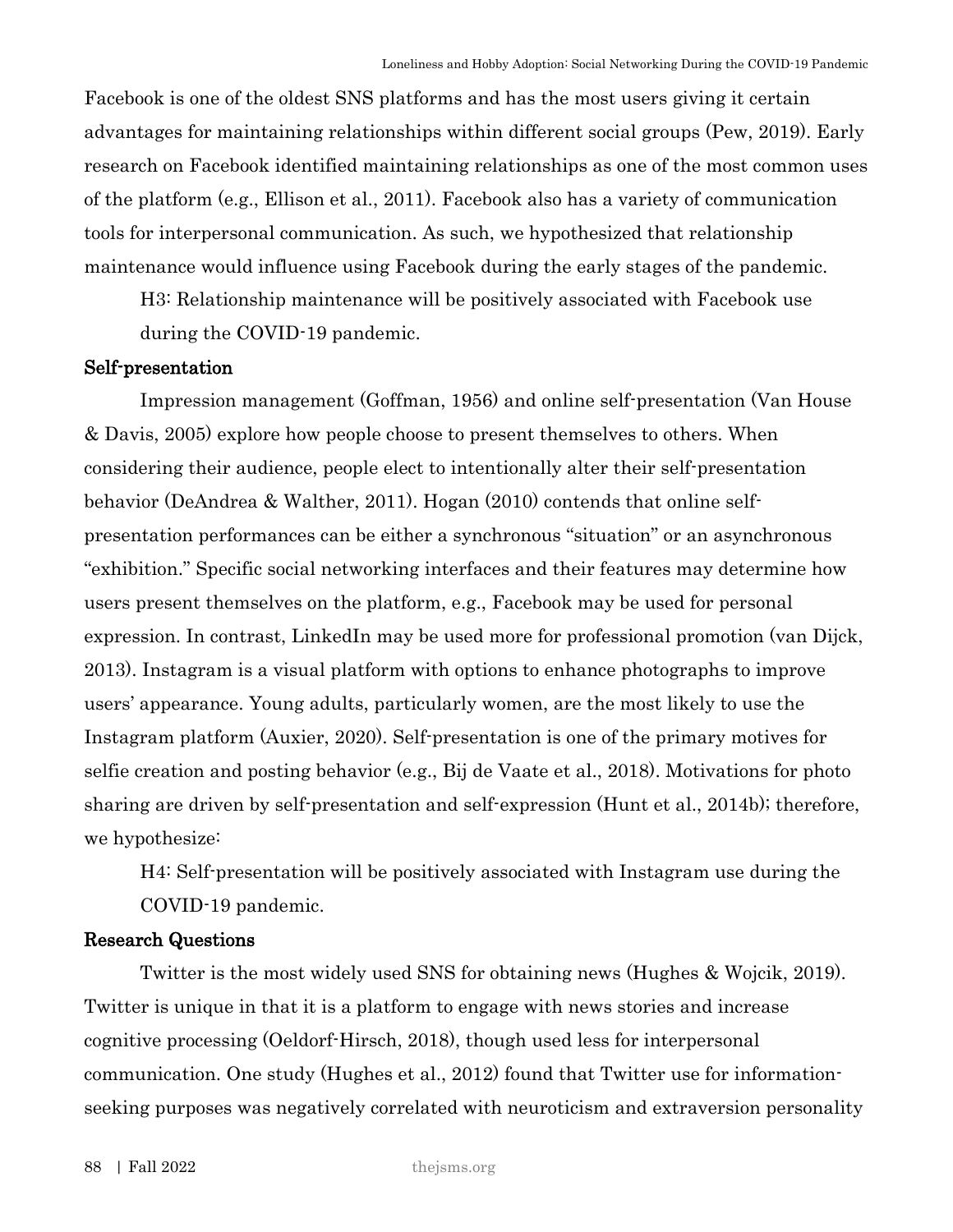traits and positively correlated with conscientiousness. At the same time, conscientiousness and openness were also significantly associated with Twitter use for social purposes (Hughes et al., 2012). Twitter users may be motivated to share information with followers and to seek information on the platform (e.g., Holton et al., 2014). It is important to understand how Twitter use may have changed during the early stages of the pandemic.

The video-based social media platform TikTok has emerged as a fast-growing platform with a 75% increase in use in 2020 (Kotsier, 2020). The Pew Research Center reports that 21% of U.S. adults adopted the TikTok platform during 2021, with a much higher adoption among young adults (Auxier & Anderson, 2021). Deviating from the longform videos allowed on YouTube, TikTok videos were initially limited to 15 seconds. After growing in popularity, TikTok began to allow longer videos for content creators. TikTok videos do not disappear like Snapchat videos and are comparatively longer than the nowdefunct Vine videos, which were limited to six seconds. The TikTok platform became an "information hub" during the COVID-19 pandemic (Li et al., 2021). While there is very little research on the TikTok platform, a recent study by Omar and Dequan (2020) demonstrated that motivations, specifically self-expression, escapism, and social interaction, are better indicators of TikTok engagement than users' personality traits. We pose the following research question to understand the role of personality factors and motives in how people use Twitter and TikTok:

RQ1: Which personality traits and motives will predict a) Twitter and b) TikTok use during the COVID-19 pandemic?

With many people's work routines disrupted, news reports have suggested that people are adopting new hobbies during the pandemic (White, 2020). In turn, in the early months of the COVID-19 pandemic, there was noticeably more discussion and presentation of new hobbies on social media. There is preliminary evidence that people will share their pandemic-related coping behaviors, such as alcohol consumption, on social platforms (e.g., Litt et al., 2021). Our second and third research questions address the role social media might have played in inspiring and communicating the adoption of a new hobby during the pandemic.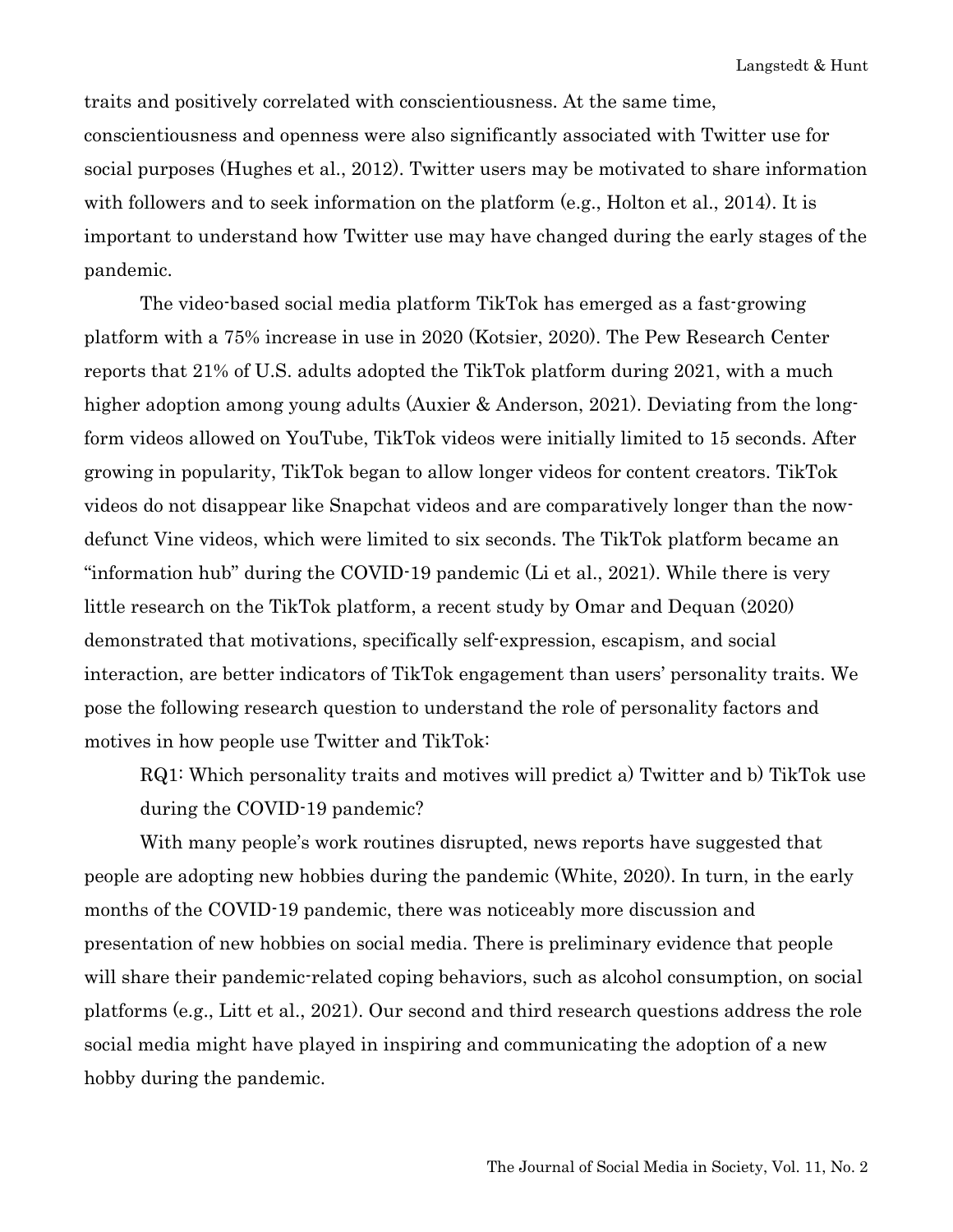RQ2: Did exposure to hobby adoption messages on SNSs influence hobby adoption during the COVID-19 pandemic?

RQ3: Which personality traits and motives predict posting about a hobby on SNSs during the pandemic?

#### **METHODS**

#### Sample and Procedure

An online Qualtrics survey was used to collect the data for this study. Respondents were recruited through Amazon Mechanical Turk (MTurk) and paid 45 cents (U.S.) to take the survey. Participation was limited to people 18 years or older with a valid U.S. IP address. Potential respondents were directed to an IRB-approved informed consent page before proceeding to the survey. The survey took approximately eight minutes to complete. The sample  $(N = 284)$  included 167 males and 116 females, with one respondent not stating his or her sex. The age range for respondents was between 21 and 70, with a median age of 32 and an average age of 35.

#### Measures

Measures for personality traits came from the International Personality Item Pool (Goldberg, 1999). For each of the five personality factors, five items were asked of survey participants. The five factors were analyzed using SPSS, and demonstrated acceptable measures of fit (Extraversion,  $\alpha = .73$ ; Neuroticism,  $\alpha = .72$ ; Openness to Experience,  $\alpha =$ .71; Agreeableness,  $\alpha = .73$ ; Conscientiousness,  $\alpha = .75$ ). SNS motives were adopted from previous U&G scales (Langstedt, 2011), with reliability estimates for self-presentation (e.g., "to show people what I have accomplished,"  $\alpha$  = .84), personal expression (e.g., "to update information about myself,"  $\alpha$  = .85), relationship maintenance (e.g., "to maintain personal relationships," α = .73), and entertainment (e.g., "because it amuses me," α = .73). Loneliness (e.g., "when there is no one to talk or be with,"  $\alpha$  = .79) was measured with three items (Ritner, 2013; Langstedt, 2011). Three questions addressed hobby adoption in this study. The first question asked participants if they had "taken up any new hobbies during the COVID pandemic," which was followed by a section where participants could write in the type of hobby practiced. This yes/no question distinguished between respondents that did and did not take up a hobby. For those that answered "yes," they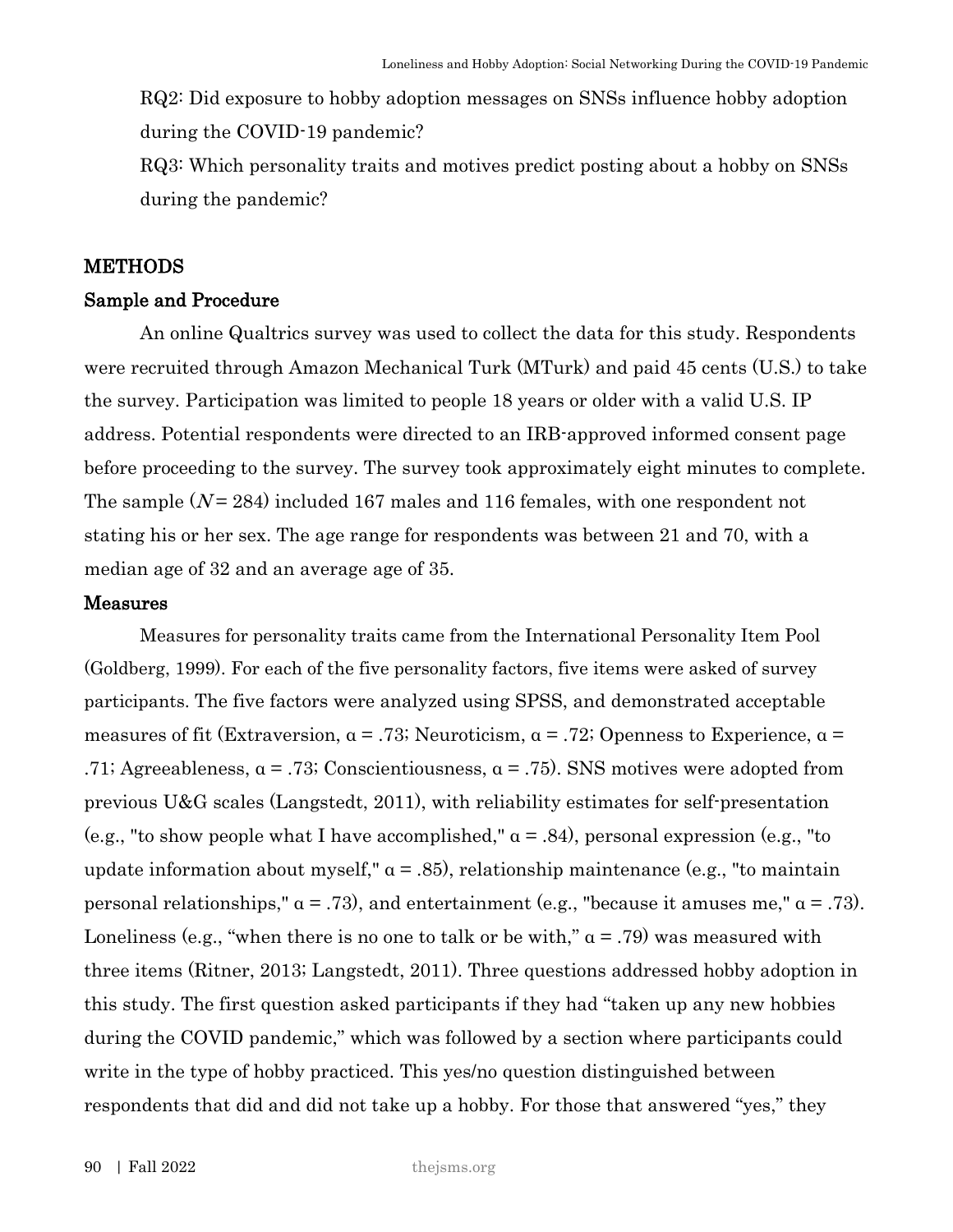were then asked if they "were inspired to do so by other people's social media posts?" and if they "have you shown/discussed this new hobby on social media?" These responses were then dummy coded for use in the analysis.

To measure levels of social media use, the respondents were asked: "In terms of my social media use during the COVID pandemic, I use the following social media platforms." For a given platform, the respondents could answer, "I don't use it" or, for the users of that platform, assess their use on a five-point scale from "minimally" to "extensively." Additional predictors included in the analysis were age, sex, and whether participants worked at home or away from their homes.

#### RESULTS

Our first and third hypotheses focused on the motives that predict Facebook use. H1 stated that loneliness would positively predict Facebook use. Regression analysis did not find loneliness a predictor of Facebook use, therefore H1 was not supported. Our third hypothesis stated that relationship maintenance motives would predict Facebook use. A multiple regression analysis demonstrated that Facebook use was predicted by relationship maintenance  $(6 = .285, p < .01)$  and entertainment motives  $(6 = .211, p < .01)$ , explaining 14.5% of the variance, and supporting hypothesis three.

Our second and fourth hypotheses predicted that loneliness and self-presentation would predict Instagram use. With 22% of variance explained, motives for using Instagram during the pandemic included loneliness  $(6 = .290, p < .01)$ , self-presentation  $(6 = .290, p < .01)$ .210,  $p \le 01$ , and female sex ( $\beta = .147$ ,  $p \le 01$ ), supporting hypotheses two and four.

Our first research question assessed the role of personality traits and motives on Twitter and TikTok use during the pandemic. With 19% of variance explained, Twitter use during the pandemic was predicted by personal expression  $(6 = .190, p < .01)$ , and loneliness  $(6 = .150, p < .05)$ . The personality traits openness to experience  $(6 = .240, p < .01)$  and conscientiousness  $(\beta = -120, p < 05)$  also predicted Twitter use during the pandemic. Twentyfour respondents indicated that they used TikTok for the first time during the COVID pandemic, and 158 respondents reported using TikTok. Results of our regression analysis found self-presentation ( $\beta$  = .301,  $p$  <.01), loneliness ( $\beta$  = .234,  $p$  <.01) and neuroticism ( $\beta$  = .154,  $p < 01$ ) predicted TikTok use, and explained 30.5% of the variance.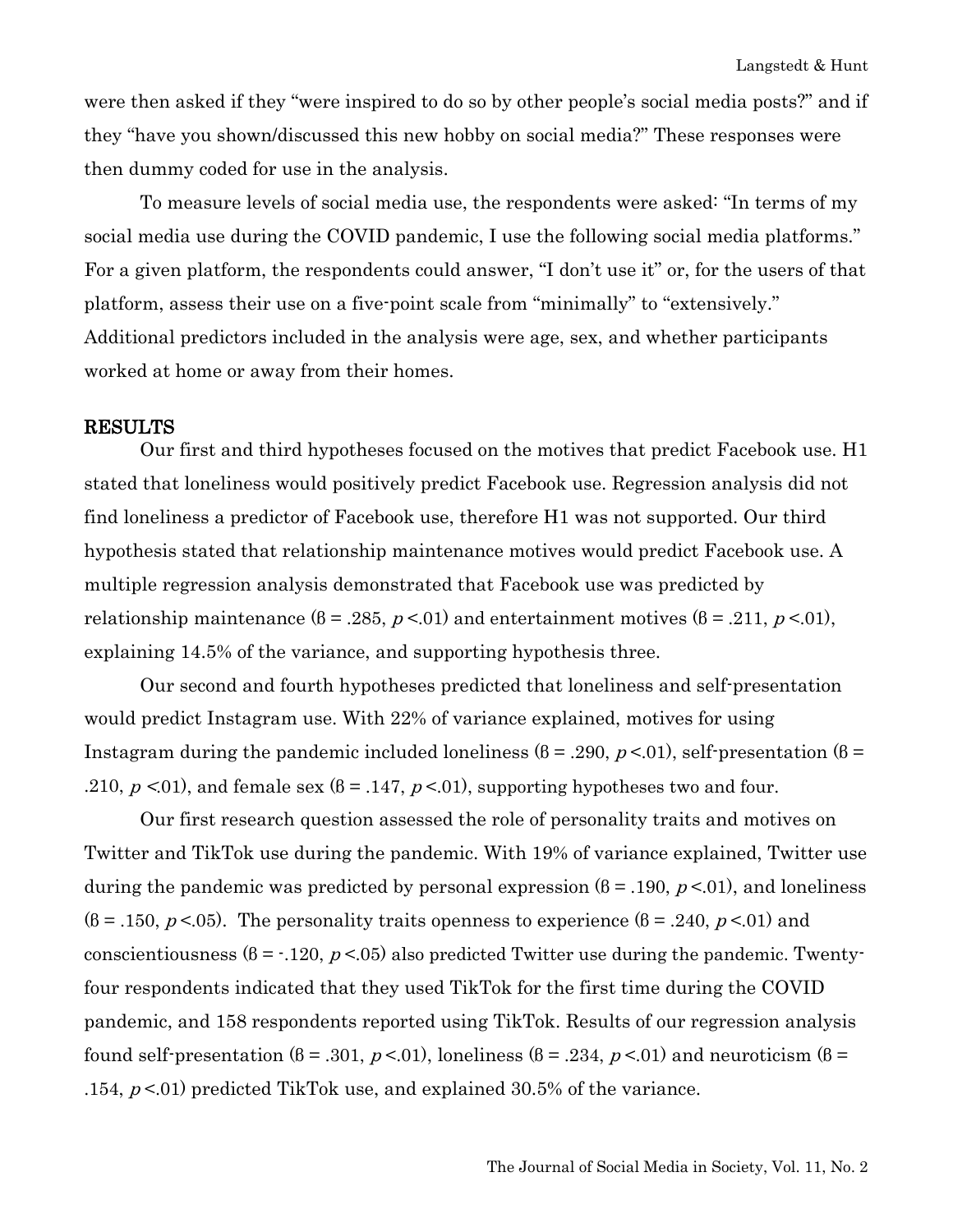|                     | Predictors               | $\beta$     | Sig.   | $\mathbf{R}^2$ |
|---------------------|--------------------------|-------------|--------|----------------|
| Facebook (H1&H3)    | Loneliness               |             | ns     |                |
|                     | Relationship             |             |        |                |
|                     | Maintenance              | .285        | p<01   |                |
|                     | Entertainment            | .211        | p<.01  | .145           |
| Instagram $(H2&H4)$ | Loneliness               | .290        | p<01   |                |
|                     | Self-Presentation        | .210        | p<01   |                |
|                     | Female Sex               | .147        | p<.01  | .220           |
| Twitter (RQ1)       | Openness to              |             |        |                |
|                     | Experience               | .240        | p<01   |                |
|                     | Personal Expression      | .190        | p<.01  |                |
|                     | Loneliness               | .150        | p<0.05 |                |
|                     | Conscientiousness        | $-120$      | p<0.05 | .190           |
| TikTok (RQ1)        | <b>Self Presentation</b> | .301        | p<01   |                |
|                     | Loneliness               | .234        | p<.01  |                |
|                     | Neuroticism              | <u>.154</u> | p<.01  | .305           |

# Table 1

Regression Models for Social Media Sites \_\_\_\_\_\_\_\_\_\_\_\_

Our second research question focused on hobby adoption and sharing behaviors during the pandemic. In our sample, 151 out of 285 respondents reported taking up a new hobby during the pandemic. The most common hobbies mentioned in this direct-response question were: art, education/reading, cooking/baking, exercising, gardening, and playing games. Of the 151 hobby respondents, 85 suggested they were inspired to take up a hobby because of social media posts by others, and 79 reported that they, themselves, were posting about their new hobby on social media.

A multiple regression analysis was conducted to assess the factors that influenced hobby adoption during the pandemic. For those inspired to take up a hobby by SNS posts, neuroticism ( $\beta$  = .179,  $p$  < .05) and people working from home ( $\beta$  = .172,  $p$  < .05) positively predicted being influenced by SNSs to take up a hobby. The model also included a negative predictor, age  $(6 = -0.209, p < 0.01)$ .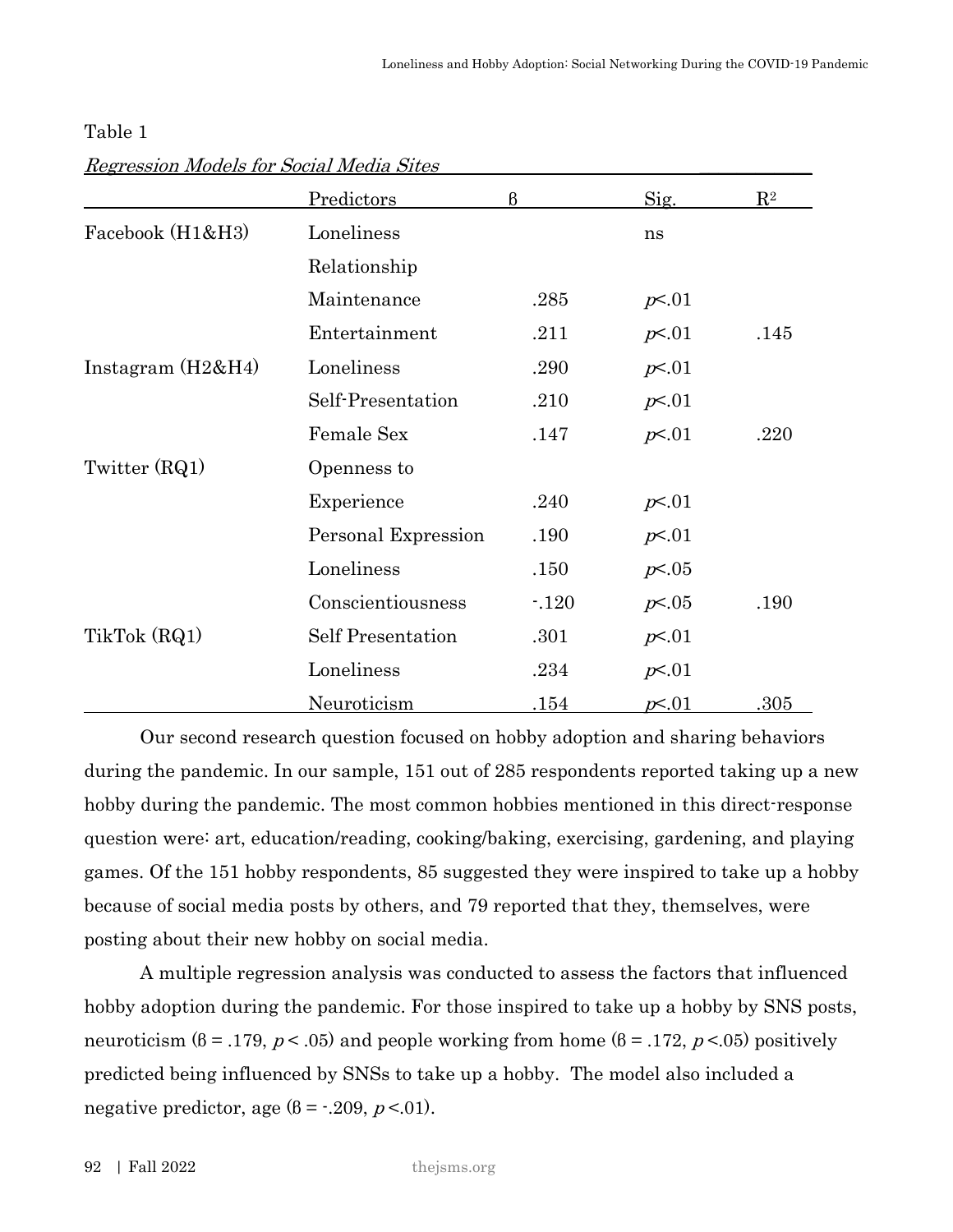Our third research question assessed the factors that predict whether people will post information about their new hobby on SNSs. Our multiple regression analysis results suggest that the strongest predictor of posting about your new hobby was personal expression ( $\beta$  = .382, p <.001). The model also included two negative predictors, neuroticism ( $\beta$  = -.216,  $p$  <.05) and people working outside the home ( $\beta$  = -.337,  $p$  <.01), and the complete model explained 25% of the variance.

# DISCUSSION

Social distancing, mandated quarantines, and closures provided the impetus for increased SNS interaction during the COVID-19 pandemic. When social isolation presents many potential adverse health and well-being outcomes, social media and online interaction play a prominent role in people's everyday lives. While the research community has presented conflicting findings concerning how SNS use affects well-being (see Wu, 2021), the results of this exploratory study provide the scholarly community with a framework for how motives, and loneliness, in particular, influenced SNS use during the unique circumstance presented by the COVID-19 pandemic. Our analysis provides preliminary findings about how personality traits, particularly neuroticism and motives impact the fast-growing social platform, TikTok. Furthermore, our findings on sharing hobbies online contribute to the growing body of research on sharing coping behaviors online.

Social distancing during the pandemic undoubtedly increased feelings of loneliness for many, and research has previously suggested that lonely people are more likely to use social media (Primack et al., 2017; Correa et al., 2010). In our model, loneliness increased Instagram, Twitter, and TikTok use; loneliness did not predict Facebook use. Higher levels of neuroticism are associated with using social media to decrease a person's feeling of loneliness (Amiai-Hamburger & Ben-Artzi, 2003). These relationships between loneliness and social media indicate that SNS use in a time of crisis might differ from SNS use during other times. One of the more interesting results was that the single most significant predictor of Instagram use during COVID-19 was loneliness, a platform known for self-presentation. This finding supports the work of Pittman and Reich (2016) and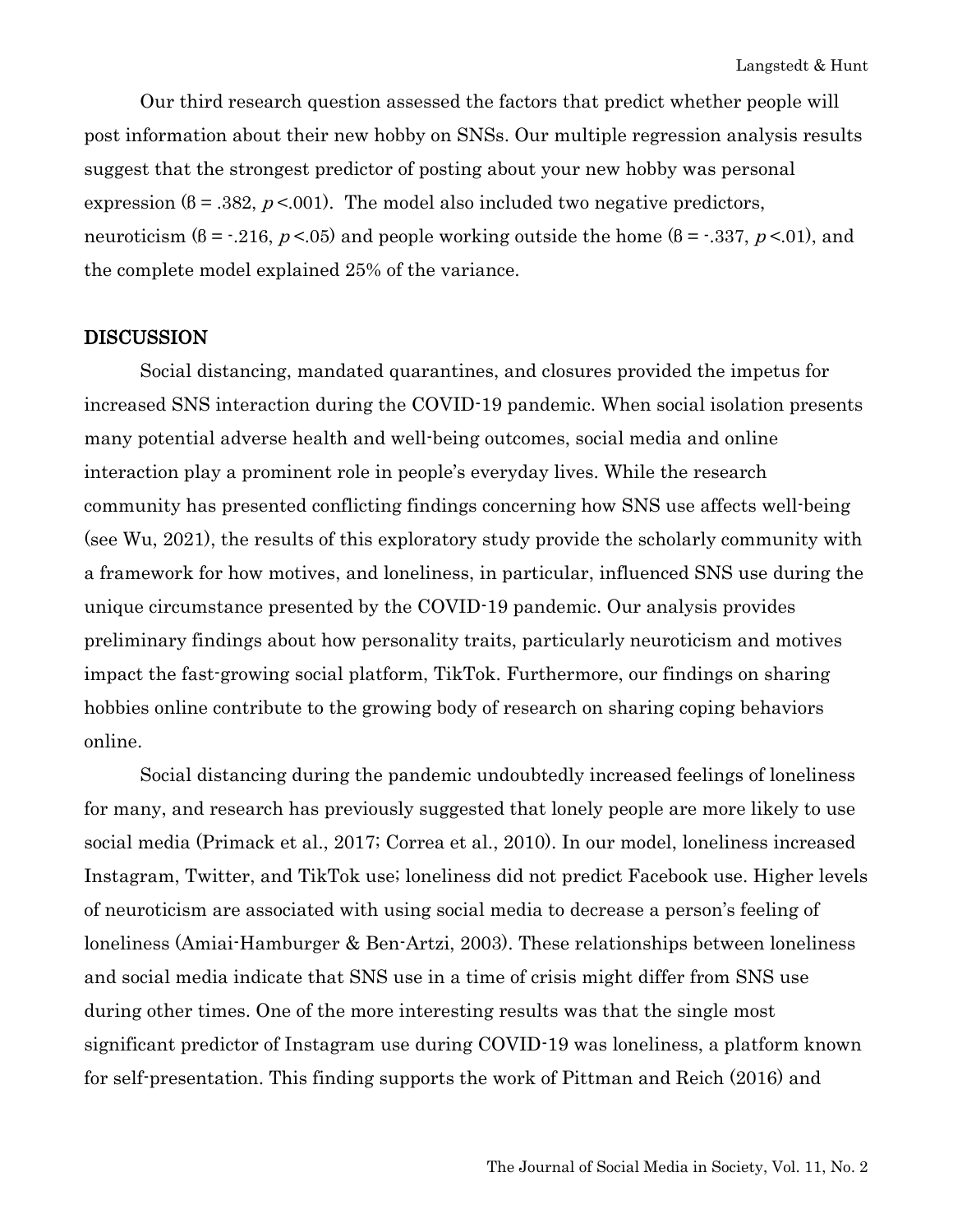suggests visual stimulus best combats loneliness during social distancing and periods of isolation.

In our study, TikTok use was predicted by neuroticism. This finding is contrary to a recent study (Omar & Dequan, 2020) that found personality traits do not predict TikTok use during the pandemic, although the authors of the TikTok study suggest that the broadness of the personality scale may have impacted their results. The well-being of individuals considered high in neuroticism may be less susceptible to the influence of social media (e.g., Bunz, 2021); however, the pandemic conditions changed how people engage with content online. Another recent study of personality and motives during the pandemic (Bowden-Green et al., 2021) found a small significant effect between neuroticism and "exhibitionism" motives, attributing this finding to the pandemic. With previous research indicating heightened social media use by people high in neuroticism (e.g., Liu & Campbell, 2017), it is possible that people high in this trait sought a new platform for mood-management purposes during quarantine. Our results indicate that loneliness, self-presentation, and neuroticism increase TikTok use. While the loneliness motive for TikTok may be a condition of the pandemic, it also highlights the critical role of impression management while communicating using a visual SNS platform. When considering the features available on TikTok, self-presentation is understandable and likely to be an enduring gratification for this platform.

Twitter use was predicted by the conscientiousness and openness to experience personality traits in this study. Previous studies have found conscientiousness to negatively predict social media use (e.g., Liu & Campbell, 2017), particularly if considered time-consuming. Our finding supports past research directly relating trait conscientiousness and openness to Twitter use (e.g., Hughes et al., 2012; Holton et al., 2014). We also found personal expression and loneliness motives positively predicted Twitter use. These findings demonstrate, in part, that Twitter users are more intentional in how and why they use the platform. These findings make sense since Twitter is a platform for information seeking and sharing (e.g., Holton et al., 2014).

Regarding our research questions concerning hobby adoption, some of the results we explored seem intuitive. It is possible that people working from home are disproportionately impacted by social media for lack of other communication taking place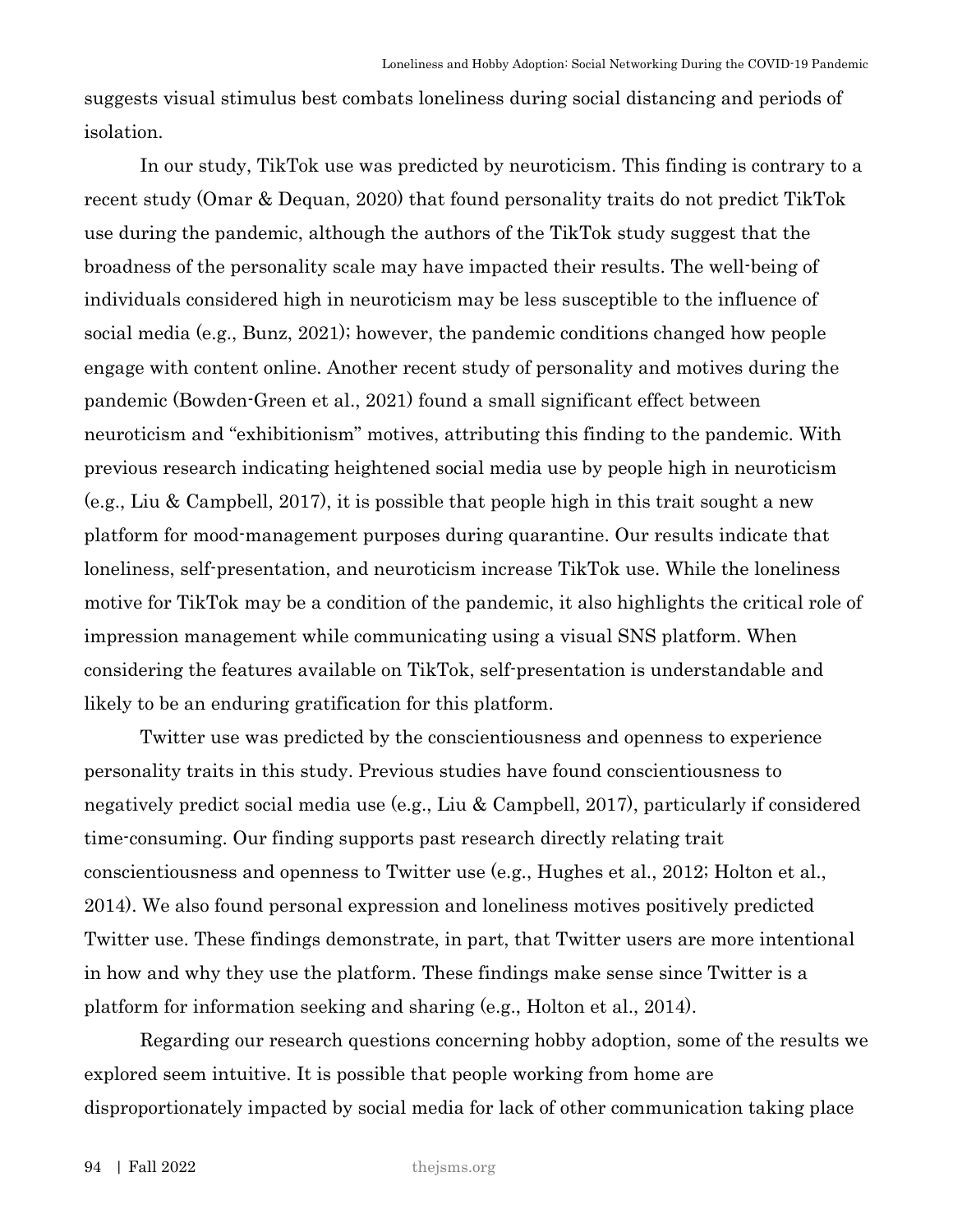and "living" their lives through social media to a greater extent than people working outside of their homes. If this is the case, the positive relationship between taking up a hobby viewed on social media and working from home makes sense. The negative relationship between taking up a hobby seen on social media and age may simply be that older people may have established hobbies and routines and do not see a benefit to taking on a new hobby. In terms of sharing hobbies on SNSs, people working outside of the home were negatively associated with sharing a new hobby on social media. Because working outside of the home likely affords people more non-SNS communication opportunities, this form of communication may be less attractive to them. Likewise, the result that indicated people scoring high on using SNSs for "personal expression" would share their new hobbies via SNSs is understandable.

Perhaps one of the most interesting findings in this study related to hobby adoption was neuroticism's role in social media use and hobbies. Neuroticism was positively associated with being influenced by SNS content to take up a hobby and negatively predicted one's willingness to discuss their activity on SNSs. Effectively, people scoring high on this trait prefer to be information consumers rather than information providers.

While well-being was not directly measured in this study, our novel findings regarding how people seek information about hobbies and share their hobby activities on SNSs contribute to the growing body of literature about SNS coping behaviors during times of isolation. Research suggests that the conditions associated with the pandemic can negatively affect well-being (e.g., Latikka et al., 2022; Yue et al., 2022). Coping strategies during the pandemic can help prevent anxiety and depression (Fullana et al., 2020), and engaging in a hobby positively influences well-being (e.g., Pressman et al., 2009). People use social media to post their coping behaviors (e.g., Litt et al., 2021) or as a coping measure to regulate their moods (Cauberghe et al., 2021). Planned, focused social networking activities, such as sharing about a hobby, are likely to positively impact one's well-being (e.g., Yue et al., 2021). The practical implications of these findings highlight how SNSs can be used for coping with loneliness associated with extended periods of social isolation.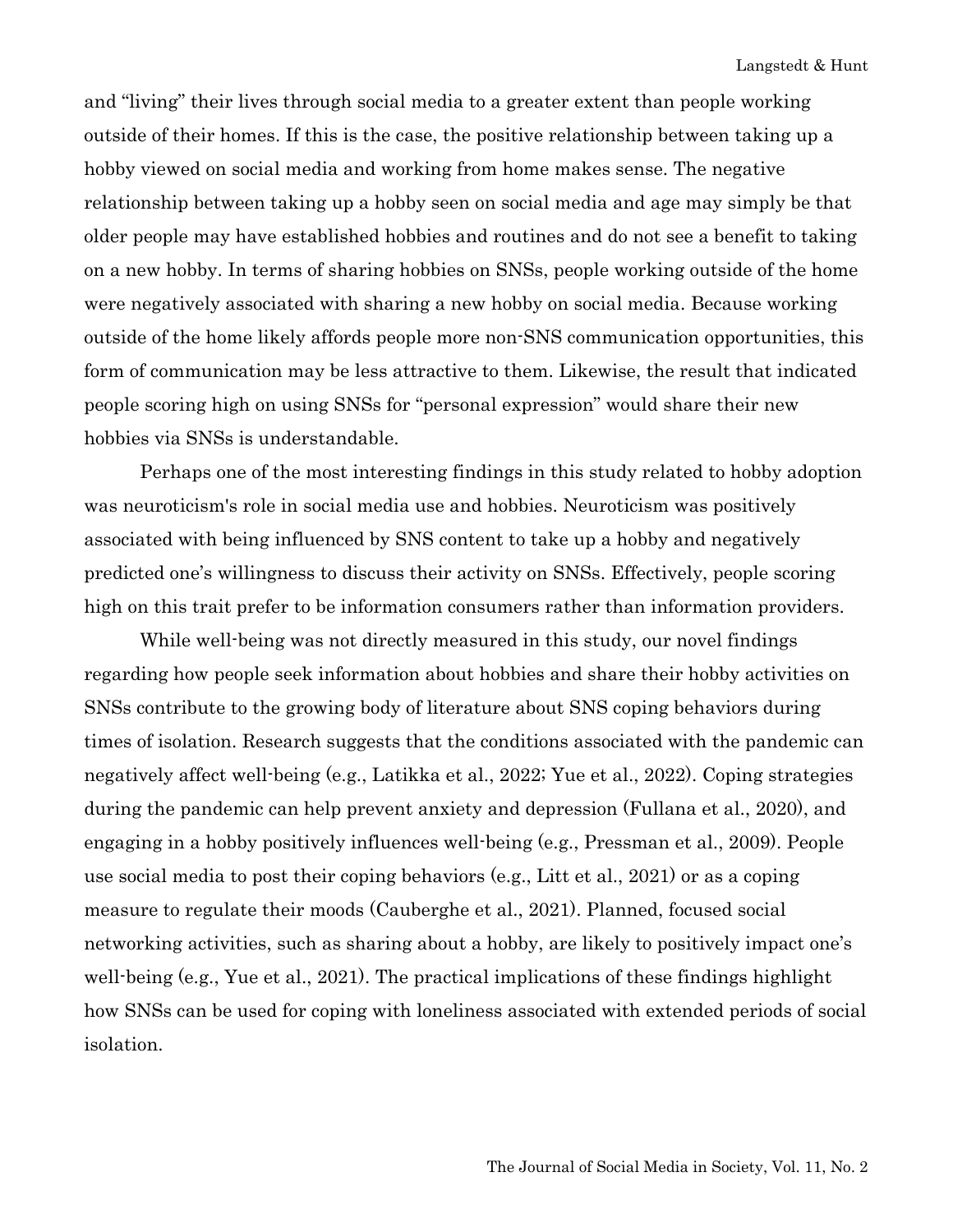# Limitations and Future Research

The findings in this study may be a starting point for future research on SNS use during times of crisis. This study relied on cross-sectional survey data, which presents certain limitations. While relationships appear to exist, whether they are causal will require additional studies. We were able to survey U.S. citizens in various demographic groups. Still, due to survey time limitations and the implementation of short-form questionnaires, some of our scale reliabilities could have been stronger. When comparing our findings to Pittman & Reich (2016), a relationship between loneliness and use of the visual platform Instagram was found in both studies. In contrast to the findings of Pittman & Reich (2016), we found a positive relationship between loneliness and Twitter use. Loneliness was more evident in this study than other social media use. Future uses and gratifications studies conducted after the pandemic might see whether loneliness remains a strong predictor of SNS use or was a product of the quarantines. Further research should continue to explore the motives and effects of using the TikTok platform, as use motivations may differ when not in a pandemic environment.

# **Conclusion**

This exploratory study investigated the role of personality traits and users' SNS motives during the early stages of the COVID-19 pandemic. Our results indicate loneliness increases Instagram use but not Facebook use, while typical SNS motives were similar to prior research. We found the personality characteristic of neuroticism was associated with increased TikTok use and hobby adoption but lowered the likelihood of sharing about hobbies on social media platforms. These findings begin to shed light on how social media may showcase coping behaviors, such as engaging with a hobby during the pandemic. The results also help provide the scholarly community with a better understanding of how SNS motives have changed due to the extraordinary circumstances presented by the COVID-19 pandemic.

# References

Acar, A.S., & Polonsky, M. (2007) Online social networks and insights into marketing communications. Journal of Internet Commerce, 6, 55-72. https://doi.org/10.1080/15332860802086227

Aiken, K. (2020, July 2). Why people baked so much bread during quarantine: An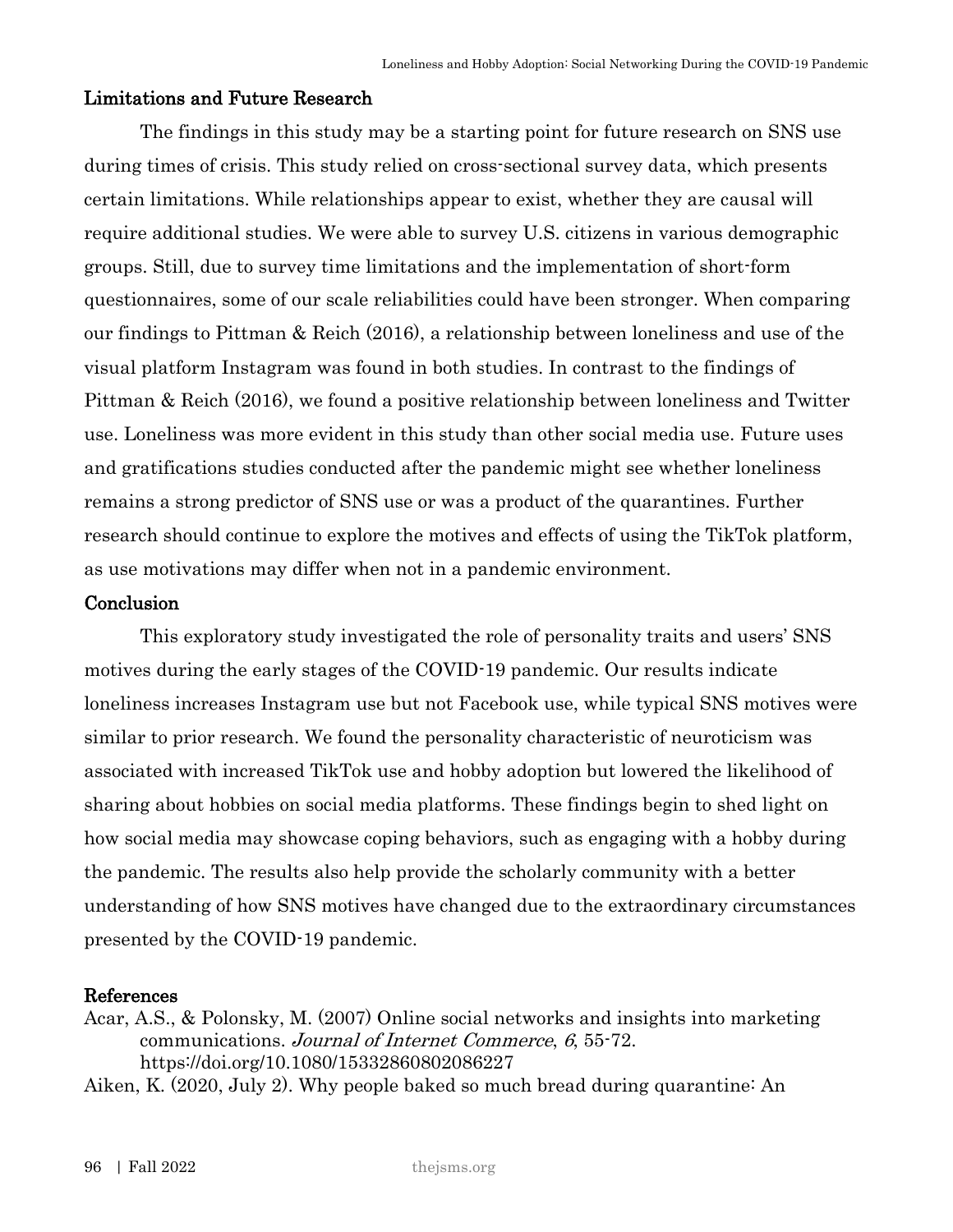Explanation. Huffington Post. [https://www.huffpost.com/entry/people-explain-why](https://www.huffpost.com/entry/people-explain-why-)baked-bread-quarantine\_l\_5ec73570c5b6698f38f5035c

- Amichai-Hamburger, Y. & Ben-Artzi, E. (2003). Loneliness and internet use. Computers in Human Behavior, 19, 71-80. www.doi.org/10.1016/S0747-5632(02)00014-6
- Auxier, B. (2020, October 21). 8 facts about Americans and Instagram. Pew Research Center: Fact Tank. [https://www.pewresearch.org/fact-tank/2020/10/21/8-facts-about](https://www.pewresearch.org/fact-tank/2020/10/21/8-facts-about-americans-)[americans-a](https://www.pewresearch.org/fact-tank/2020/10/21/8-facts-about-americans-)nd-instagram/
- Auxier, B., & Anderson, M. (2021, April 7). Social media use in 2021. Pew Research Center. https://www.pewresearch.org/internet/2021/04/07/social-media-use-in-2021/
- Baker, D. A., & Perez Algorta, G. (2016). The relationship between online social networking and depression: A systematic review of quantitative studies. Cyberpsychology, Behavior, and Social Networking, 19, 638-648. https://doi.org/10.1089/cyber.2016.0206.
- Banerjee, D., & Rai, M. (2020). Social isolation in Covid-19: The impact of loneliness. International Journal of Social Psychiatry, 66(6), 525-527. [https://doi.org/10.1177/0020764020922269](https://doi.org/10.1177%2F0020764020922269)
- Bij de Vaate, A.J.D., Veldhyis, J., Alleva, J.M., Konijn, E.A., & van Hugten, C.H.M. (2018). Show your best self(ie): An exploratory study on selfie-related motivations and behavior in emerging adulthood. Telematics and Informatics, 35 (5), p. 1392- 1407. https://doi.org/10.1016/j.tele.2018.03.010
- Bowden-Green, T., Hinds, J., & Joinson, A. (2021). Personality and motives for social media use when physically distanced: a uses and gratifications approach. Frontiers in Psychology, 12, 1-14.<https://doi.org/10.3389/fpsyg.2021.607948>
- Bryant, J., & Miron, D. (2004). Theory and research in mass communication. Journal of Communication, 54, 662-674.
- Bunz, U. (2021). Investigating the relationship between social media use, big five personality, and subjective well-being. Journal of Communication Technology, 4(3), 25-52. https://doi.org/10.51548/joctec-2021-016
- Carvalho, L.F., Pianowski, G., & Goncalves, A.P. (2020). Personality differences and COVID- 19: Are extroversion and conscientiousness personality traits associated with engagement with containment measures? Trends in Psychiatry Psychotherapy, <sup>42</sup>(2), 179-184.http://dx.doi.org/10.1590/2237-6089-2020- 0029
- Cauberghe, V., Van Wesenbeeck, I., De Jans, S., Hudders, L., & Ponnet, K. (2021). How adolescents use social media to cope with feelings of loneliness and anxiety during COVID-19 lockdown. Cyberpsychology, Behavior, and Social Networking, <sup>24</sup> (4), 250-257.<https://doi.org/10.1089/cyber.2020.0478>
- Centers for Disease Control and Prevention (2021). Loneliness and social isolation linked to serious health conditions. [https://www.cdc.gov/aging/publications/features/lonely](https://www.cdc.gov/aging/publications/features/lonely-older-)[older-a](https://www.cdc.gov/aging/publications/features/lonely-older-)dults.html
- Charney, T., & Greenberg, B. (2002). Uses and gratifications of the Internet. In C. Lin, & D. Atkin (Eds.), Communication, technology and society: New media adoption and uses (pp. 379-407). Hampton Press.
- Chen, E., Lerman, K., & Ferrara, E. (2020). Tracking social media discourse about the COVID-19 pandemic: Development of a public coronavirus Twitter data set. JMIR Public Health and Surveillance,  $6(2)$ . https:// doi.org/10.2196/19273 https://doi.org/10.1177/02654075211029378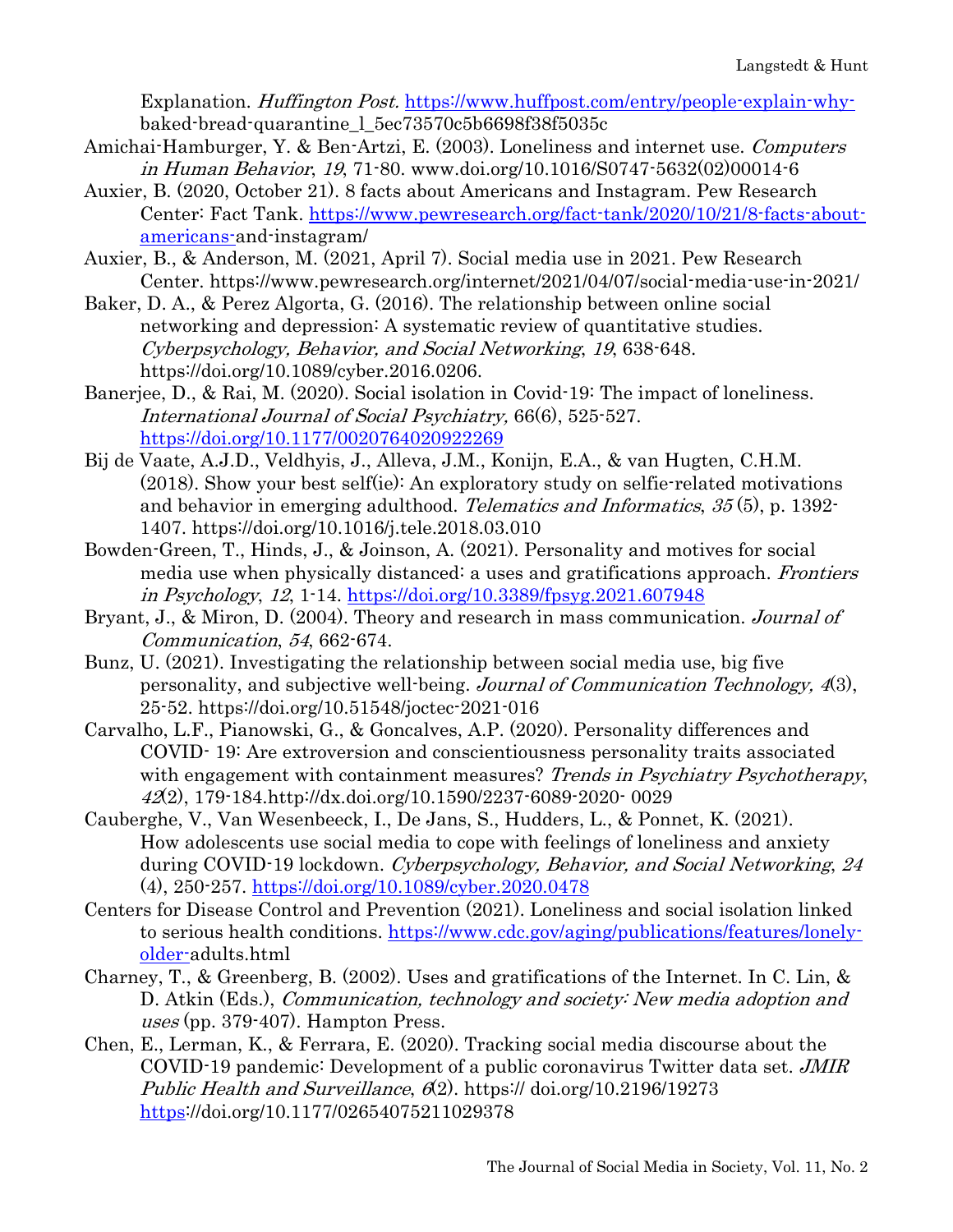- Correa, T., Hinsley, A. W., and De Zuniga, H. G. (2010). Who interacts on the web?: the intersection of users' personality and social media use. Computers in Human Behavior, 26, 247–253. https://doi.org/10.1016/j.chb.2009.09.003
- Costa, P. T., & McCrae, R. R. (1992). The five-factor model of personality and its relevance to personality disorders. Journal of Personality Disorders, 6(4), 343–359. <https://doi.org/10.1521/pedi.1992.6.4.343>
- Daily, L.Z. (2018). Towards a definition of "hobby": An empirical test of a proposed operational definition of the word hobby. Journal of Occupational Science, 25(3),368-382. https://doi.org/10.1080/14427591.2018.1463286
- DeAndrea, D.C., & Walther, J.B. (2011). Attributions for inconsistencies between online and offline self-presentations. Communication Research, 38(6), 805-825. [https://doi.org/10.1177/0093650210385340](https://doi.org/10.1177%2F0093650210385340)
- de Jong Gierveld, J., van Tilburg, T.G., & Dykstra, P.A. (2006). Loneliness and social isolation. In D. Perlman & A. Vangelisti (Eds.), The Cambridge handbook of personal relationships (pp. 485-500). Cambridge University Press.
- Dimidjian, S., Barrera, M., Jr, Martell, C., Muñoz, R. F., & Lewinsohn, P. M. (2011). The origins and current status of behavioral activation treatments for depression. Annual Review of Clinical Psychology, 7, 1–38. https://doi.org/10.1146/annurevclinpsy-032210-104535
- Drouin, M., McDaniel, B.T., Pater, J., & Toscos, T. (2020). How parents and their children used social media and technology at the beginning of the COVID-19 pandemic and associations with anxiety. Cyberpsychology, Behavior, and Social Networking, 23 (11), 727-736.<https://doi.org/10.1089/cyber.2020.0284>
- Ellison, N.B., Steinfield, C., & Lampe, C. (2011). Connection strategies: Social capital implications of Facebook-enabled communication practices. New Media & Society, 13(6), 873–892. [https://doi.org/10.1177/1461444810385389](https://doi.org/10.1177%2F1461444810385389)
- Ellison, N.B., Vitak, J., Gray, R., & Lampe, C. (2014). Cultivating social resources on social network sites: Facebook relationship maintenance behaviors and their role in social capital processes. Journal of Computer-Mediated Communication, 19, 855- 870. <https://doi.org/10.1111/jcc4.12078>
- Fang, L., Chao, C. C., & Ha, L. (2017). College students' positive strategic SNS involvement and stress coping in the United States and China. Journal of Intercultural Communication Research, 46(6), 518-536.
- Finn, S. (1997). Origins of media exposure: Linking personality traits to TV, radio, print, and film use. Communication Research, 24(5), 507-529. <https://doi.org/10.1177/009365097024005003>
- Fullana, M.A., Hidalgo-Mazzei, D., Vieta, E., & Radua, J. (2020). Coping behaviors associated with decreased anxiety and depressive symptoms during the COVID-19 pandemic and lockdown. Journal of Affective Disorders, 275, 80-81. <https://doi.org/10.1016/j.jad.2020.06.027>
- Gil de Zúñiga, H., Diehl, T., Huber, B., & Liu, J. (2017). Personality traits and social media use in 20 countries: How personality relates to frequency of social media use, social media news use, and social media use for social interaction. Cyberpsychology, Behavior, and Social Networking, 20(9), 540-552. https://doi.org/10.1089/cyber.2017.0295

Goffman, E. (1959). The presentation of self in everyday life. Doubleday.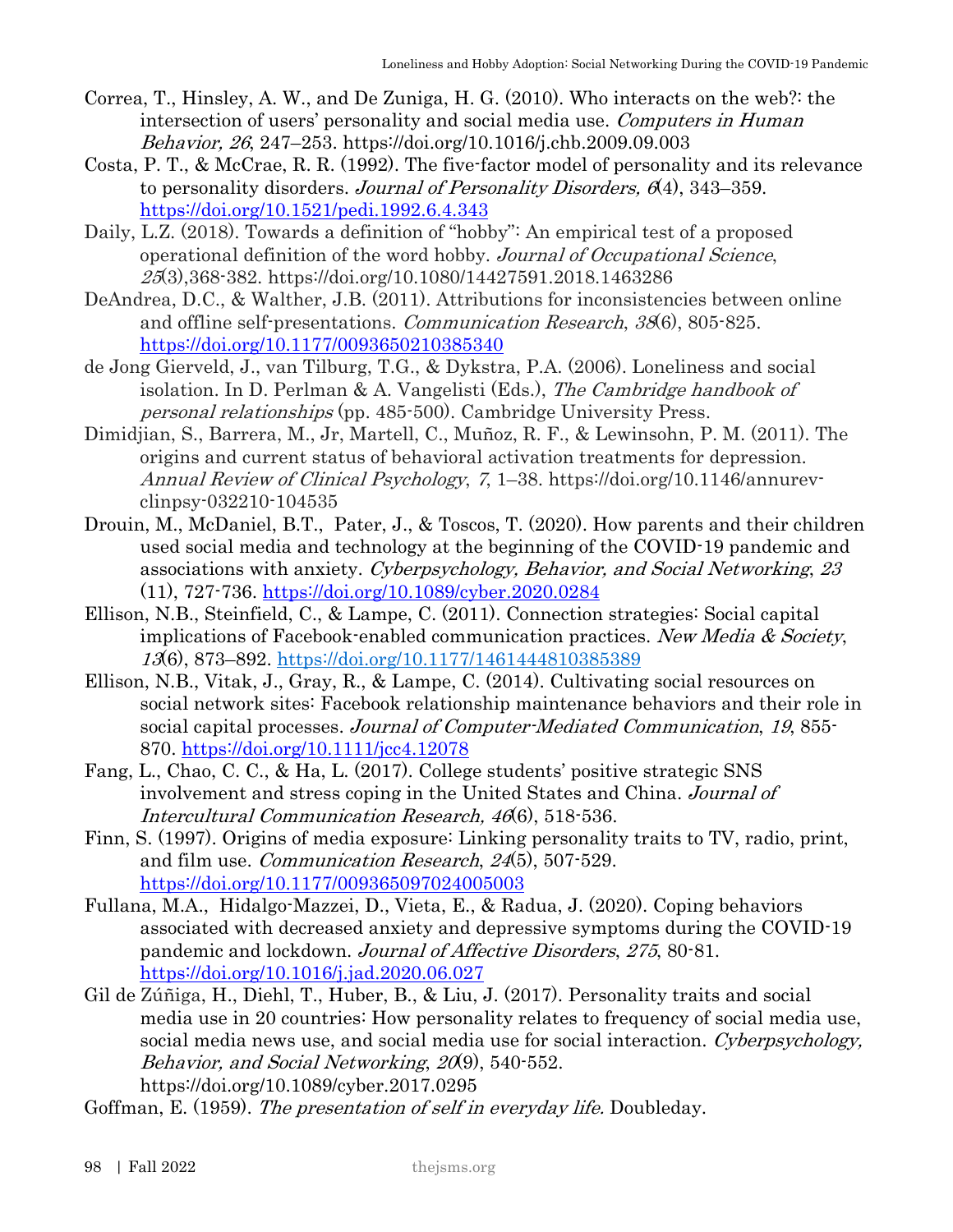- Goldberg, L.R. (1999). International Personality Item Pool: A scientific collaboratory for the development of advanced measures of personality traits and other individual differences. http://ipip.ori.org/newBigFive5broadKey.htm#Extraversion
- Gosling, S. D., Augustine, A. A., Vazire, S., Holtzman, N., & Gaddis, S. (2011). Manifestations of personality in online social networks: Self-reported Facebookrelated behaviors and observable profile information. Cyberpsychology, Behavior and Social Networking, 14(9), 483–488. https://doi.org/10.1089/cyber.2010.0087
- Hogan, B. (2010). The presentation of self in the age of social media: Distinguishing performances and exhibitions online. Bulletin of Science, Technology  $& Society,$ 30(6), 377-386. [https://doi.org/10.1177/0270467610385893](https://doi.org/10.1177%2F0270467610385893)
- Hollenbaugh, E. E., & Ferris, A. L. (2014). Facebook self-disclosure: Examining the role of traits, social cohesion, and motives. Computers in Human Behavior, 30, 50-58. <https://doi.org/10.1016/j.chb.2013.07.055>
- Hubner, A. (2021). How did we get here? A framing and source analysis of early COVID-19 media coverage. Communication Research Reports, 38 (2), 112–120. https://doi.org/10.1080/08824096.2021.1894112
- Hughes, A., & Wojcik, S. (2019, August 2). 10 facts about Americans and Twitter. Pew Research Center: Fact Tank. [https://www.pewresearch.org/fact-tank/2019/08/02/10](https://www.pewresearch.org/fact-tank/2019/08/02/10-facts-about-americans-and-twitter/) [facts-about-americans-and-twitter/](https://www.pewresearch.org/fact-tank/2019/08/02/10-facts-about-americans-and-twitter/)
- Hunt, D.S., & Langstedt, E. (2014). The influence of personality on digital photo sharing. The Journal of Social Media in Society,3(2), 42-64. <https://thejsms.org/index.php/JSMS/issue/view/6>
- Hunt, D.S., Lin, C.A., & Atkin, D. J. (2014a). Communicating social relationships via the use of photo-messaging. Journal of Broadcasting & Electronic Media, 58(2), 234-252. <https://doi.org/10.1080/08838151.2014.906430>
- Hunt, D.S., Lin, C.A., & Atkin, D. J. (2014b). Photo-messaging: Adopter attributes, technology factors and use motives. Computers in Human Behavior, 40, 171–179. <https://doi.org/10.1016/j.chb.2014.07.030>
- Jacobs, J. A., & Gerson, K. (2001). Overworked individuals or overworked families? Explaining trends in work, leisure, and family time. Work and Occupations, 28(1), 40–63.<https://doi.org/10.1177/0730888401028001004>
- Katz, E., Blumler, J.G., & Gurevitch, M. (1974). Utilization of mass communication by the individual. In J. G. Blumler & E. Katz (Eds.), *The Uses of Mass Communication*: Current Perspectives on gratifications Research (pp. 19-32). Sage.
- Kotsier, J. (2020, September 14). Massive TikTok growth: up 75% this year, now 33x more users than nearest direct competitor. Forbes. [https://www.forbes.com/sites/johnkoetsier/2020/09/14/massive-tiktok-growth-up-75](ttps://www.forbes.com/sites/johnkoetsier/2020/09/14/massive-tiktok-growth-up-75-this-y) [this-ye](ttps://www.forbes.com/sites/johnkoetsier/2020/09/14/massive-tiktok-growth-up-75-this-y)ar-now-33x-more-users-than-nearest-competitor/?sh=81ff5554fe46
- Krcmar, M., & Kean, L.G. (2005). Uses and gratifications of media violence: Personality correlates of viewing and liking violent genres. Media Psychology, 7, 399–420. [https://doi.org/10.1207/S1532785XMEP0704\\_5](https://doi.org/10.1207/S1532785XMEP0704_5)
- Latikka, R., Koivula, A., Oksa, R., Savela, N., & Oksanen. (2022). Loneliness and psychological distress before and during the COVID-19 pandemic: Relationships with social media identity bubbles. Social Science & Medicine, 293, 114674. <https://doi.org/10.1016/j.socscimed.2021.114674>
- Langstedt, E. (2011). An exploration of the Five Factor Personality Traits as Predictors of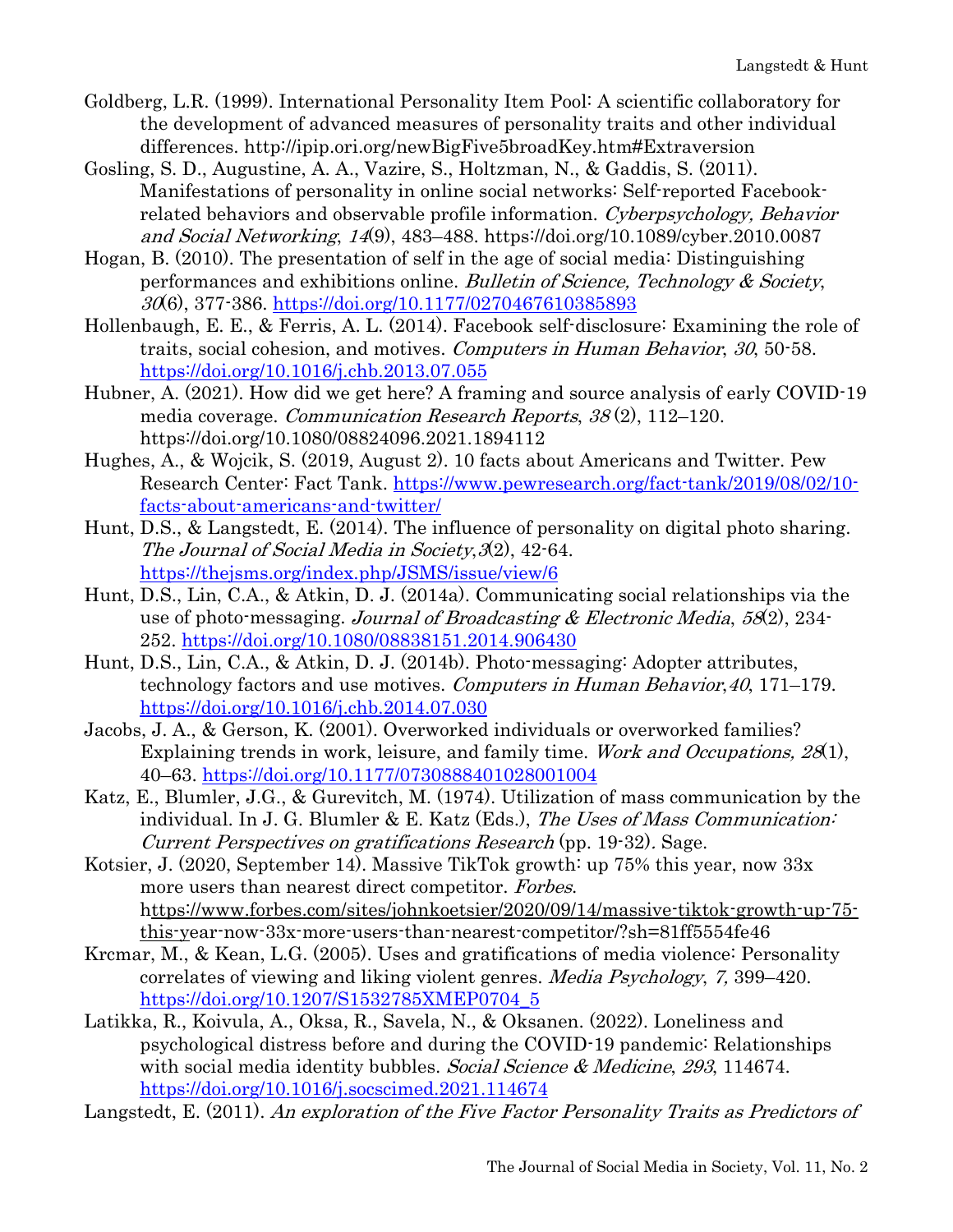Online Social Network Use. (Publication No. 3472652) [Doctoral dissertation, University of Connecticut]. ProQuest Dissertations Publishing.

- Langstedt, E., & Hunt, D.S. (2017). An exploration into the brand personality traits of social media sites. The Journal of Social Media in Society,  $6(2)$ , 315-342. https://thejsms.org/index.php/JSMS/issue/view/13
- Li, Y., Guan, M., Hammond, P., & Berrey, L.E. (2021). Communicating COVID-19 information on TikTok: A content analysis of TikTok videos from official accounts featured in the COVID-19 information hub. Health Education Research, 36(3), 261-171. <https://doi.org/10.1093/her/cyab010>
- Litt, D.M., Rodriguez, L.M., & Stewart, S. H. (2021). Examining associations between social networking site alcohol-specific social norms, posting behavior, and drinking to cope during the COVID-19 pandemic. Cyberpsychology, Behavior, and Social Networking, ahead of print.<https://doi.org/10.1089/cyber.2020.0568>
- Liu, D., & Campbell, W.K. (2017) The big five personality traits, big two meta-traits and social media: A meta-analysis. Journal of Research in Personality, 70. https://doi.org/10.1016/j.jrp.2017.08.004
- McCrae, R. R., & Costa, P. T., Jr. (1997). Personality trait structure as a human universal. American Psychologist, 52(5), 509–516. [https://doi.org/10.1037/0003-066X.52.5.509](https://psycnet.apa.org/doi/10.1037/0003-066X.52.5.509)
- Oeldorf-Hirsch, A. (2018). The role of engagement in learning from active and incidental news exposure on social media. *Mass Communication and Society*, 21(2), 225-247. <https://doi.org/10.1080/15205436.2017.1384022>
- Omar, B., & Dequan, W. (2020). Watch, share or create: The influence of personality traits and user motivation on TikTok mobile video usage. International Journal of Interactive Mobile Technologies, 14(4), 121-137. https://doi.org/10.3991/ijim.v14i04.12429
- Orchard, L.J., Fullwood, C., Galbraith, N., Morris, N. (2014). Individual difference as predictors of social networking. Journal of Computer-Mediated Communication, 19, 388-402.<https://doi.org/10.1111/jcc4.12068>
- Papacharissi, Z., & Mendelson, A. (2010). Toward a new(er) sociability: Uses, gratifications and social capital on Facebook. In S. Papathanassopoulos (Ed.), Media perspectives for the 21st century (pp. 212–230). Routledge.
- Pelletier, M.J., Krallman, A., Adams, F.G., & Hancock, T. (2020). One size doesn't fit all: a uses and gratifications analysis of social media platforms. Journal of Research in Interactive Marketing, 14(2), 269-284. [https://doi.org/10.1108/JRIM-](https://doi.org/10.1108/JRIM-10-2019-0159)[10-2019-0159](https://doi.org/10.1108/JRIM-10-2019-0159)
- Pew Research Center (2019, June 12). Social media fact sheet. https://www.pewresearch.org/internet/fact-sheet/social-media/
- Pittman, M., & Reich, B. (2016). Social media and loneliness: Why an Instagram picture may be worth more than a thousand Twitter words. Computers in Human Behavior, 62, 155–167. [https://doi.org/10.1016/j.chb.2016.03.084](https://psycnet.apa.org/doi/10.1016/j.chb.2016.03.084)
- Pressman, S.D., Matthews, K.A., Cohen, S., Martire, L.M., Scheier, M., Baum, A., & Schulz, R. (2009). Association of enjoyable leisure activities with psychological and physical well-being. Psychosomatic Medicine,71(7), 725–732. https://doi.org/10.1097/PSY.0b013e3181ad7978
- Primack, B.A. et. al. (2017) Social media use and perceived social isolation among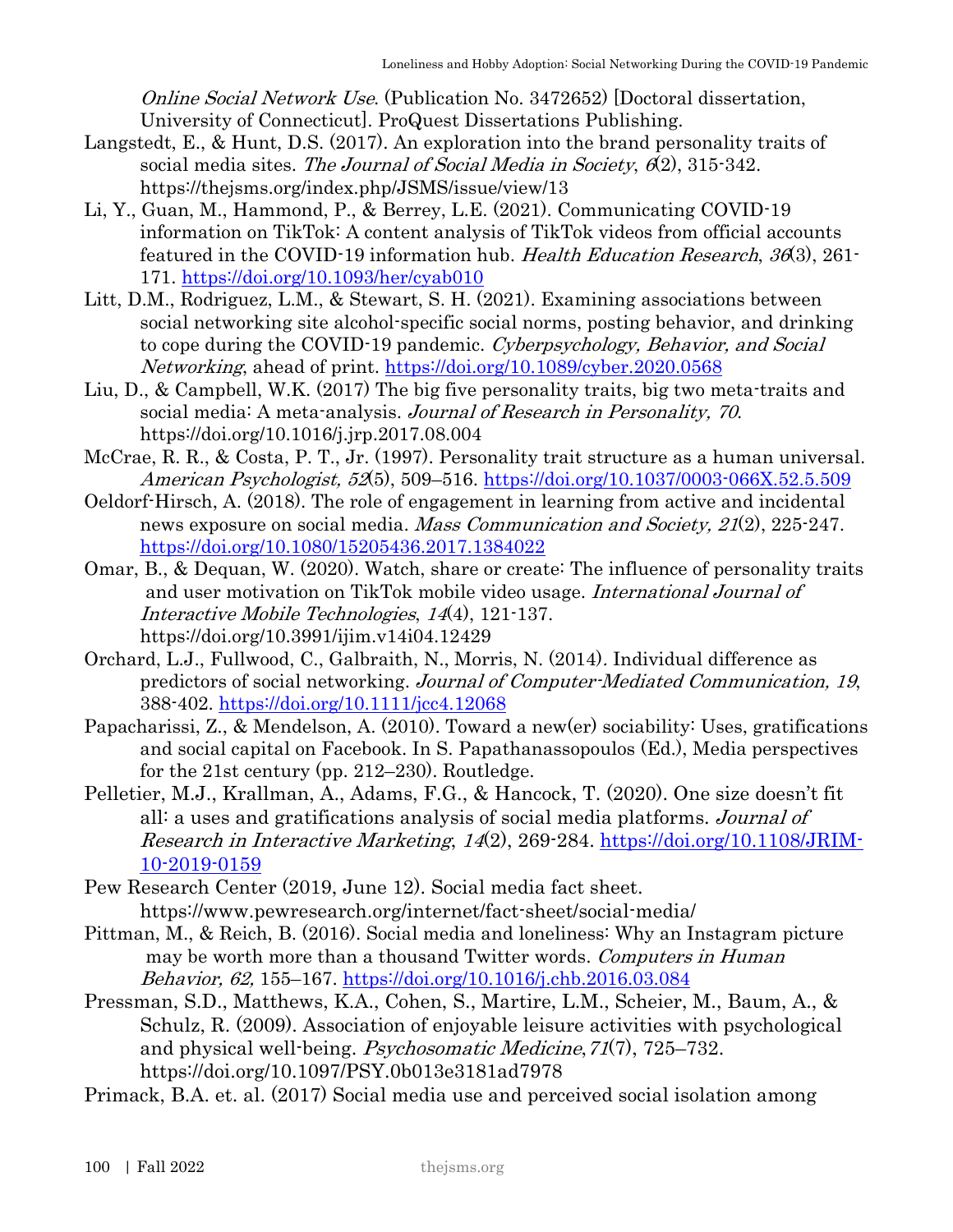young adults in the U.S. American Journal of Preventative Medicine. 53(1) 1-8. <https://doi.org/10.1016/j.amepre.2017.01.010>

- Quan-Haase, A., & Young, A.L. (2020). Uses and gratifications of social media: A comparison of Facebook and Instant Messaging. Bulletin of Science, Technology  $& Society, 30(5), 350-361. <https://doi.org/10.1177/0270467610380009>$
- Ramiriez, A., & Broneck, K. (2009). 'IM me': Instant messaging as relational maintenance and everyday communication. Journal of Social and Personal Relationships, 26 (2/3), 291-314. [https://doi.org/10.1177/0265407509106719](https://doi.org/10.1177%2F0265407509106719)
- Rathnayake, C., & Winter, J. S. (2018). "Carrying forward the Uses and Grats 2.0 agenda: An affordance- driven measure of social media uses and gratifications." Journal of Broadcasting and Electronic Media, 62(3), 371–389. <https://doi.org/10.1080/08838151.2018.1451861>
- Ritner, C. (2013). Facebook: use, personality, and well-being. Thesis, Pacific University. https://core.ac.uk/download/pdf/48859969.pdf
- Robinson, B. E. (2017, December 16). Time famine: How to satisfy your hunger for more. Psychology Today. [https://www.psychologytoday.com/us/blog/the-right](https://www.psychologytoday.com/us/blog/the-right-mindset/201712/time-famine)[mindset/201712/time-famine.](https://www.psychologytoday.com/us/blog/the-right-mindset/201712/time-famine)
- Ross, C., Orr, E.S., Sisic, M., Arseneault, J.M., Simmering, M.J., & Orr, R. R. (2009). Personality and motivations associated with Facebook use. Computers in Human Behavior, 25, 578-586.<https://doi.org/10.1016/j.chb.2008.12.024>
- Rubin, A.M. (2002). The uses-and-gratifications perspective of media effects. In J. Bryant & D. Zillman (Eds.), *Media Effects: Advances in Theory and Research* (pp. 525-582). Lawrence Erlbaum Associates.
- Ruggiero, T.E. (2000). Uses and gratifications theory in the  $21<sup>st</sup>$  century. Mass Communication and Society, 3 (1), 3-37. [https://doi.org/10.1207/S15327825MCS0301\\_02](https://doi.org/10.1207/S15327825MCS0301_02)
- Seidman, G. (2013). Self-presentation and belonging on Facebook: How personality influences social media use and motivations. Personality and Individual Differences, 54(3), 402–407. [https://doi.org/10.1016/j.paid.2012.10.009](https://psycnet.apa.org/doi/10.1016/j.paid.2012.10.009)
- Sheldon, P., Rauschnabel, P., Antony, M. G., & Car, S. (2017). A cross-cultural comparison of Croatian and American social network sites: Exploring cultural differences in motives for Instagram use. Computers in Human Behavior, 75, 643-651. https://doi.org/10.1016/j.chb.2017.06.009
- Smock, A. D., Ellison, N.B., Lampe, C., & Wohn, D.Y. (2011). Facebook as a toolkit: A uses and gratification approach to unbundling feature use. Computers in Human Behavior, 27, 2322–2329. https://doi.org/ 10.1016/j.chb.2011.07.011
- Song, H., Zmyslinski-Seelig, A., Kim, J., Drent, A., Victor, A., Omori, K., & Allen, M. (2014). Does Facebook make you lonely?: A meta-analysis. Computers in Human Behavior, 36, 446-452.<https://doi.org/10.1016/j.chb.2014.04.011>
- Steinberg, D.B., & Simon, V.A. (2019). A comparison of hobbies and organized activities among low-income urban adolescents. Journal of Child and Family Studies, 28, 1182–1195. https://doi.org/10.1007/s10826-019-01365-0
- Sundar, S. S., & Limperos, A.M. (2013). Uses and Grats 2.0: New gratifications for new media. Journal of Broadcasting & Electronic Media,  $57(4)$ , 504-525. <https://doi.org/10.1080/08838151.2013.845827>